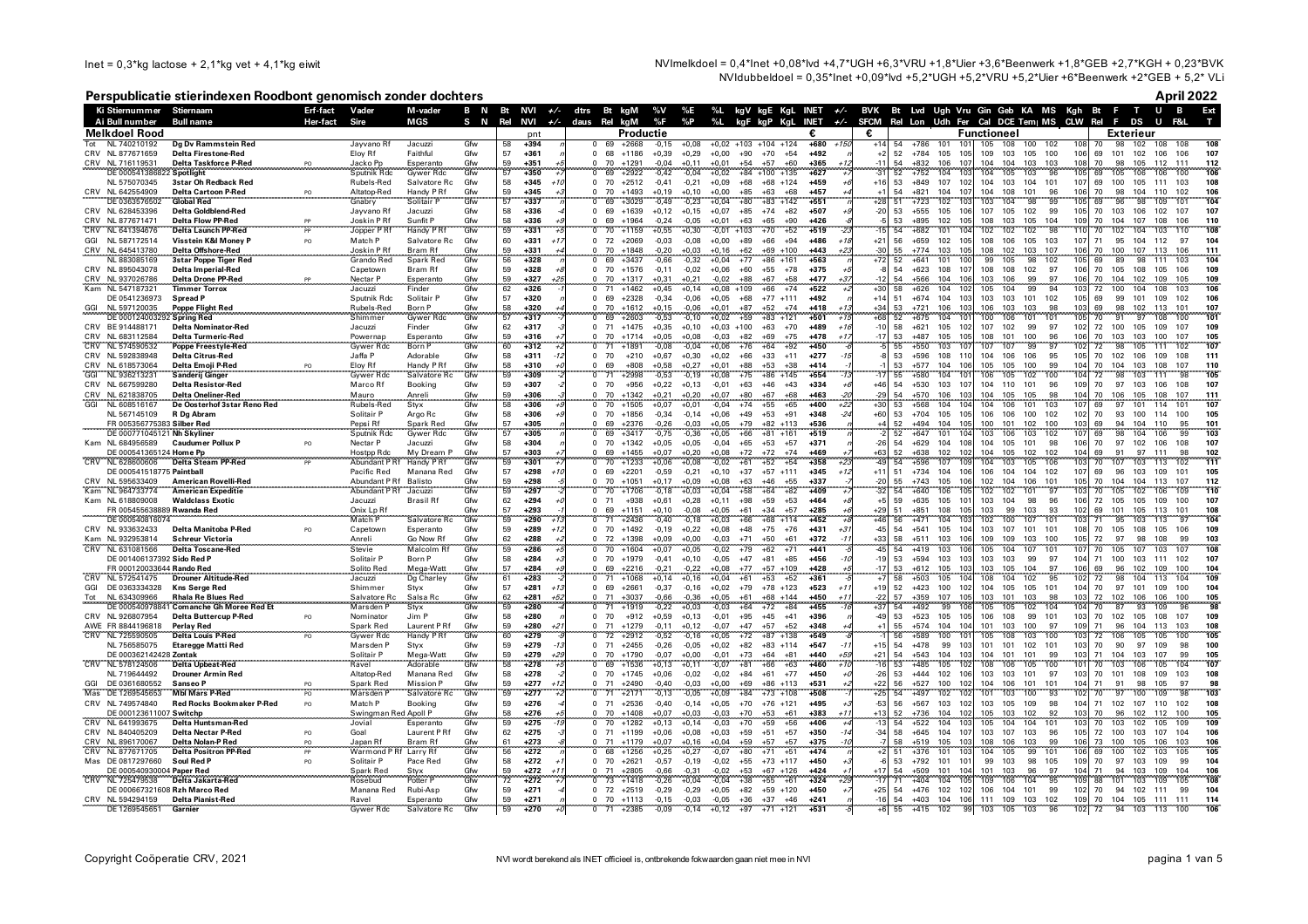Inet = 0,3\*kg lactose + 2,1\*kg vet + 4,1\*kg eiwit  $N$ Imelkdoel = 0,4\*Inet +0,08\*lvd +4,7\*UGH +6,3\*VRU +1,8\*Uier +3,6\*Beenwerk +1,8\*GEB +2,7\*KGH + 0,23\*BVK NVIdubbeldoel = 0,35\*Inet +0,09\*lvd +5,2\*UGH +5,2\*VRU +5,2\*Uier +6\*Beenwerk +2\*GEB + 5,2\* VLi

# **Perspublicatie stierindexen Roodbont genomisch zonder dochters April 2022**

|     | Ki Stiernummer Stiernaam                            |                                                                           | Erf-fact | Vader                                | M-vader                         |             |          |                                    |                                    |                    |                    |                    |                    |                                            |                                    |               |                   | B N Bt NVI +/- dtrs Bt kgM %V %E %L kgV kgE KgL INET +/- BVK Bt Lvd Ugh Vru Gin Geb KA MS Kgh Bt F T U B  |                               |                       |                          |            | Ext        |
|-----|-----------------------------------------------------|---------------------------------------------------------------------------|----------|--------------------------------------|---------------------------------|-------------|----------|------------------------------------|------------------------------------|--------------------|--------------------|--------------------|--------------------|--------------------------------------------|------------------------------------|---------------|-------------------|-----------------------------------------------------------------------------------------------------------|-------------------------------|-----------------------|--------------------------|------------|------------|
|     | Ai Bull number                                      | <b>Bull name</b>                                                          | Her-fact | Sire                                 | <b>MGS</b>                      | S N Rel NVI |          |                                    | $+\sqrt{-}$ daus Rel kgM           |                    |                    |                    |                    | %F %P %L kgF kgP KgL INET                  |                                    |               |                   | +/- SFCM Rel Lon Udh Fer Cal DCE Tem   MS CLW Rel F DS U                                                  |                               |                       |                          | F&L        |            |
|     | Melkdoel Rood                                       |                                                                           |          |                                      |                                 |             |          | pnt                                |                                    | Productie          |                    |                    |                    |                                            | €                                  |               | €                 | <b>Functioneel</b>                                                                                        |                               | Exterieur             |                          |            |            |
|     | CRV NL 649330173                                    | <b>Delta Wingstar-Red</b>                                                 |          | Popcorn                              | Handy P Rf                      | Gfw         | 62       | $+269$                             | $0\quad 72\quad +544$              |                    | $+0,26$            | $+0,20$            | $-0,03$            | $+47$<br>$+37$                             | $+22$<br>$+257$                    |               | $+18$             | 57 +503 104<br>108<br>105<br>102<br>99                                                                    | 99<br>106                     | 73<br>105             | 105<br>109               | 105        | 110        |
| Alt | CRV NL 699353788<br>NL 597117020                    |                                                                           |          | Jacuzzi<br>Altatop-Red               | Bram Rf<br>Salvatore Rc         | Gfw<br>Gfw  | 62<br>58 | $+268$<br>$+268$                   | 71<br>70                           | $+865$<br>$+2053$  | $+0,63$<br>$-0,34$ | $+0,30$<br>$-0.13$ | $+0,08$<br>$+0,05$ | $+96$<br>$+58$<br>$+57$<br>$+60$           | $+47$<br>+454<br>$+99$<br>$+395$   |               |                   | 59<br>+662<br>107<br>101<br>103<br>102<br>102<br>53<br>$+455$<br>102<br>104<br>102<br>107<br>102          | $\frac{92}{94}$<br>102        | 73<br>100<br>70<br>99 | 107<br>109<br>107<br>109 | 101        | 106<br>104 |
|     | DE 000540886111 Park Red                            |                                                                           |          | Spark Red                            | Mega-Watt                       | Gfw         | 59       | $+267$                             | $\mathbf 0$<br>71                  | $+2297$            | $-0,54$            | $-0,14$            | $-0,02$            | $+68$<br>$+46$<br>$+102$                   | +406                               |               | $-10$             | 55<br>$+465$<br>105<br>103<br>103<br>103<br>106                                                           | 99<br>104                     | 71<br>100             | 105<br>109               | 97         | 104        |
|     | DE 000123610990 Sparrow                             |                                                                           |          | Spark Red                            | Gymnast                         | Gfw         | 59       | $+267$<br>$+1!$                    | $0$ 71                             | $+2323$            | $-0,53$            | $-0,23$            | $+0,11$            | $+48$<br>$+59$ +117                        | $+378$                             |               |                   | $+423$<br>99<br>55<br>104<br>105<br>106<br>103                                                            | 94<br>104                     | 71<br>94              | 102<br>110               | 100        | 104        |
|     | Kam NL 886519010                                    | Poppe Ferro                                                               |          | Jacuzzi                              | Fun P                           | Gfw         | 62       | $+265$                             | 71<br>$\Omega$                     | $+1041$            | $+0,83$            | $+0,17$            | $-0,06$ +123       | $+53$                                      | $+42$<br>$+488$                    |               |                   | 104<br>$+398$<br>105<br>104<br>101<br>59<br>100                                                           | 94<br>101                     | 72<br>103             | 105<br>105               | 105        | 107        |
|     | NL 621076242                                        | <b>Barendonk Ronaldo</b>                                                  |          | Manana Red                           | Finder                          | Gfw         | 60       | $+265$                             | $\Omega$<br>71                     | $+1604$            | $+0,16$            | $-0,02$            | $+0,11$            | $+87$<br>$+56$                             | $+84$<br>$+438$                    |               |                   | 105<br>103<br>56<br>$+662$<br>100<br>102<br>101                                                           | 97<br>102                     | 71<br>96              | 102<br>110               | 99         | 104        |
|     | DE 000361986006 Sol P Red                           |                                                                           |          | Solitair P                           | <b>Mission P</b>                | Gfw         | 59       | $+264$                             | $\Omega$<br>70                     | $+2623$            | $-0,48$            | $-0,19$            | $+0,13$            | $+74$<br>$+133$<br>$+65$                   | +480                               |               |                   | 54<br>+467<br>101<br>100<br>$10^{\circ}$<br>103<br>103                                                    | 102<br>100                    | 71<br>99              | 101<br>109               | 99         | 104        |
|     | DE 000541236967 Sansibar P                          |                                                                           |          | Sanseo F                             | <b>Gywer Rdc</b>                | Gfw         | 57       | $+263$                             | 69<br>$\Omega$                     | $+2413$            | $-0.42$            | $-0.02$            | $+0,05$            | $+63$<br>$+84$ +115                        | $+511$                             |               |                   | $+489$<br>100<br>105<br>101<br>52<br>105                                                                  | 98<br>104                     | 97<br>69              | 102<br>104               | 98         | 100        |
|     | CRV NL 680318608<br>FR 002716161788 Soia Red        | <b>Delta Supervise-Red</b>                                                |          | Mauro<br>Onix Lp Rf                  | Jetstream<br>Alaska Red         | Gfw<br>Gfw  | 58<br>57 | $+263$<br>$+262$                   | $^{\circ}$<br>70<br>69<br>$\Omega$ | $+298$<br>$+2039$  | $+0,65$<br>$-0.42$ | $+0,37$<br>$-0.19$ | $-0,03$<br>$-0.04$ | $+69$<br>$+42$<br>$+11$<br>$+48$<br>$+54$  | $+320$<br>$+89$<br>$+349$          |               |                   | $+473$<br>104<br>106<br>54<br>106<br>106<br>104<br>104<br>51<br>$+612$<br>102<br>104<br>103<br>106        | 97<br>103<br>104<br>98        | 70<br>96<br>69<br>95  | 103<br>106<br>100<br>113 | 108<br>102 | 107<br>106 |
|     | NL 941403133                                        | Hul-Stein Trend P-Red                                                     |          | Rumba P Rf                           | Apoll P                         | Cfw         | 62       | $+261$                             | 72                                 | $+1211$            | $+0,40$            | $+0,12$            | $+0,04$            | $+55$<br>$+92$                             | $+59$<br>$+436$                    |               |                   | 103<br>101<br>$+484$<br>105<br>104                                                                        | $-97$<br>104                  | 95<br>72              | 103<br>109               |            | 103        |
|     | CRV NL 699767237                                    | Delta Jolino P-Red                                                        | PO       | Stentor Pp                           | Laurent P Rf                    | Gfw         | 61       | $+261$                             | 71<br>$\Omega$                     | $+1062$            | $+0.17$            | $+0.17$            | $-0,08$            | $+63$<br>$+54$                             | $+41$<br>$+366$                    |               | $-27$             | 56<br>$+561$<br>104<br>101<br>103<br>101<br>104<br>105                                                    | 106                           | 71<br>104             | 104<br>108               | 105        | 109        |
| Adv | DE 0361887489                                       | Gucci P Gh Aika Red                                                       | PO.      | Gvwer Rdc                            | Mission P                       | Gfw         | 59       | $+260$<br>$+10$                    | 71<br>$\Omega$                     | $+1937$            | $-0.14$            | $+0.04$            | $+0.00$            | $+72$<br>$+74$                             | $+88$<br>$+481$                    | $+11$         | $-24$             | 55<br>$+374$<br>102<br>102<br>107<br>104<br>100                                                           | 94<br>103                     | 72<br>94              | 105<br>109               | 100        | 104        |
|     | Mas DE 0360889156                                   | <b>Speedy Red</b>                                                         |          | Spark Red                            | Styx                            | Gfw         | 59       | $+260$                             | $\overline{0}$<br>71               | $+2880$            | $-0,59$            | $-0,27$            | $-0,01$            | $+63$<br>$+73$ +130                        | $+471$                             |               | $+26$             | $+485$<br>101<br>55<br>103<br>106<br>101                                                                  | 96<br>102<br>71               | 100                   | 102<br>108               | 101        | 105        |
|     | DE 001082652358 Manitu                              |                                                                           |          | Mannish                              | My Dream P                      | Gfw         | 57       | $+260$                             | 69<br>$\Omega$                     | $+1348$            | $+0,02$            | $+0,28$            | $+0,04$            | $+62$<br>$+75$                             | $+65$<br>$+457$                    |               | $+13$             | 52<br>$+434$<br>101<br>101<br>102<br>97<br>102                                                            | 98<br>104                     | 69<br>99              | 101<br>109               | 102        | 106        |
|     | NI 685819841                                        | Visstein K&I Ghost Red                                                    |          | Gywer Rdc                            | Salvatore Rc                    | Gfw         | 59       | $+260$                             | 71<br>$\Omega$                     | $+2403$            | $-0.43$            | $-0.18$            | $+0.05$            | $+62$<br>$+67$<br>$+115$                   | $+439$                             |               | $-12$             | $+498$<br>103<br>103<br>106<br>102<br>55<br>10F                                                           | 98<br>102                     | 72<br>98              | 107<br>112               | 93         | 103        |
| CRV | BE 323560191                                        | <b>Delta Vitalis-Red</b>                                                  |          | Jakarta                              | Endurance                       | Gfw         | 60       | +260                               | 69<br>$^{\circ}$                   | $+802$             | $+0,36$            | $+0,28$            | $-0,03$            | $+54$<br>$+68$                             | $+34$<br>$+374$                    |               | -51               | $+513$<br>104<br>102<br>108<br>102<br>-56<br>104                                                          | 107<br>100                    | 72<br>106             | 107<br>105               | 103        | 108        |
| K&L | DE 000541060261 Sicario<br>FR 5638811866            | Rostrenen                                                                 |          | Solitair P<br>Gardener               | Silky-Red                       | Gfw<br>Gfw  | 58<br>57 | $+260$<br>$+2t$<br>$+260$<br>$+11$ | 70<br>$\Omega$<br>69<br>$\Omega$   | $+1989$<br>$+1022$ | $-0,40$<br>$-0,01$ | $-0,14$<br>$+0,07$ | $+0,02$<br>$-0,11$ | $+48$<br>$+57$<br>$+45$<br>$+43$           | $+93$<br>$+362$<br>$+282$<br>$+36$ | $+6$<br>$+11$ | $-2$              | 53<br>$+692$<br>104<br>99<br>103<br>99<br>104<br>$+503$<br>103<br>107<br>106<br>110<br>101<br>52          | 93<br>106<br>107<br>96        | 70<br>99<br>69<br>103 | 105<br>109<br>103<br>107 | 104<br>105 | 107<br>108 |
|     |                                                     | ES 000804888739 Thos Solitair Also Pp Red                                 |          | Solitair P                           | <b>Apoll P</b>                  | Gfw         | 59       | $+259$                             | 70                                 | $+2048$            | $-0,38$            | $-0,08$            | $-0,02$            | $+53$<br>$+65$                             | $+405$<br>$+91$                    |               |                   | 102<br>101<br>54<br>$+546$<br>103<br>101                                                                  | 95<br>104<br>71               | 102                   | 102<br>108               | 101        | 106        |
|     |                                                     | DE 000770972069 Nh Star Red Et                                            |          | Rubels-Red                           | Apprentice                      | Gfw         | 57       | $+258$                             | $\Omega$<br>69                     | $+2475$            | $-0,27$            | $-0,24$            | $+0,03$            | $+82$<br>$+63$<br>$+116$                   | $+465$                             |               |                   | 52<br>$+477$<br>103<br>105<br>103<br>104<br>102                                                           | 100<br>99                     | 69<br>98              | 106<br>112               | 100        | 107        |
|     |                                                     | ES 003304975787 Tec Artime Adapter Red Et                                 |          | Altaaltuve                           | Entitle                         | Gfw         | 60       | $+258$                             | 71<br>$\Omega$                     | $+2349$            | $-0,43$            | $-0,19$            | $+0,06$            | $+60$<br>$+64$ +113                        | $+422$                             |               |                   | $+726$<br>104<br>105<br>103<br>101<br>55<br>100                                                           | 104<br>101<br>71              | 94                    | 109<br>102               | 98         | 102        |
|     | NL 648761550                                        | <b>Delta Asco-Red</b>                                                     |          | Altatop-Red                          | Anrel                           | Gfw         | 59       | $+258$                             |                                    | $+1627$            | $-0.07$            | $-0,07$            | $-0,02$            | $+66$<br>$+52$                             | $+72$<br>$+373$                    |               |                   | 104<br>101<br>106<br>$+455$<br>107                                                                        | 100<br>107                    | 70                    | 109                      | 100        | 106        |
|     | CRV NL 642554651                                    | Delta Panenka P-Red                                                       | PO       | Jacko Pp                             | Handy P Rf                      | Gfw         | 58       | $+258$<br>$+1$                     | 70<br>$\Omega$                     | $+728$             | $+0,48$            | $+0,22$            | $+0,01$            | $+75$<br>$+46$                             | $+34$<br>$+356$                    |               |                   | 53<br>$+624$<br>105<br>99<br>106<br>105<br>102                                                            | 105<br>105                    | 69<br>101             | 103<br>109               | 106        | 109        |
|     | FR 008844246979 Sitcom Red                          |                                                                           |          | Oroc Rf                              | Santorius                       | Gfw         | 57       | $+258$                             | 68<br>$\Omega$                     | $+1294$            | $+0,19$            | $-0,08$            | $+0,01$            | $+39$<br>$+76$                             | $+60$<br>$+338$                    |               |                   | 102<br>52<br>$+315$<br>104<br>109<br>104<br>104                                                           | 98<br>101                     | 70<br>99              | 104<br>109               | 100        | 105        |
|     | DE 000541363388 Pro Globus                          |                                                                           |          | Global<br>Altaaltuve                 | Starello                        | Gfw<br>Gfw  | 57       | $+258$<br>$+257$                   | 69<br>$\mathbf 0$<br>71            | $+2298$<br>$+3418$ | $-0,79$<br>$-0.72$ | $-0,26$<br>$-0,38$ | $-0,02$            | $+20$<br>$+55 +103$<br>$+170$              | $+298$<br>$+520$                   |               |                   | 101<br>$+552$<br>102<br>102<br>103<br>52<br>55<br>$+590$<br>104<br>105<br>99<br>104<br>99                 | 96<br>104<br>97<br>99         | 69<br>02<br>71<br>96  | 105<br>115<br>100<br>107 | 102<br>98  | 110<br>101 |
|     | DE 000123785830 Ampere<br>DE 000124214903 Vo? 14903 |                                                                           |          | Stamkos                              | Mega-Watt<br>My Dream P         | Gfw         | 60<br>57 | $+257$                             | 69                                 | $+2755$            | $-0,44$            | $-0,21$            | $+0,12$<br>$-0,05$ | $+69$<br>$+79$<br>$+75$<br>$+76$<br>$+120$ | $+505$                             | $+161$        |                   | $+276$<br>98<br>103<br>100<br>102                                                                         | 93<br>102                     | 69<br>95              | 100<br>111               | 99         | 104        |
|     |                                                     | DE 000954501566 Rho Sportsman                                             |          | Spark Red                            | Styx                            | Gfw         | 59       | $+257$                             |                                    | $+3011$            | $-0.79$            | $-0.39$            | $+0,11$            | $+46$<br>$+64$<br>$+150$                   | $+404$                             |               |                   | 54<br>104<br>99<br>$+432$<br>100<br>103                                                                   | 103                           |                       | 109                      |            | 103        |
|     | FR 002934800427 Skippy Jbt                          |                                                                           |          | Piwi Etl                             | Mr Missouri Ex Gfw              |             | 57       | $+257$                             | $\Omega$<br>69                     | $+1725$            | $-0,27$            | $-0,04$            | $+0,05$            | $+50$<br>$+58$                             | $+84$<br>$+368$                    |               | $+1$              | 51<br>$+556$<br>105<br>101<br>99<br>104<br>10 <sub>4</sub>                                                | 95<br>103                     | 69<br>97              | 107<br>111               | 96         | 104        |
|     | DE 1406051828 Addo Red                              |                                                                           |          | Altatop-Red                          | Hawai                           | Gfw         | 57       | $+257$                             | 69<br>$\Omega$                     | $+2066$            | $-0.45$            | $-0.23$            | $+0.06$            | $+46$<br>$+51$<br>$+100$                   | $+336$                             |               | $+1$              | 52<br>$+530$<br>104<br>101<br>105<br>106<br>103                                                           | 94<br>104                     | 69<br>95              | 103<br>109               | 96         | 102        |
|     |                                                     | DE 000540707818 Koe Magellan                                              |          | Manana Red                           | Nugget                          | Gfw         | 59       | $+256$                             | $\Omega$                           | $+2125$            | $-0.18$            | $-0.20$            | $+0.09$            | $+56$<br>$+76$<br>$+106$                   | $+421$                             |               | $+4$              | 104<br>102<br>101<br>54<br>$+594$<br>104                                                                  | 99<br>103<br>71               |                       | 109<br>97                | 95         | 99         |
|     | DE 000770995410 Toronto                             |                                                                           |          | Altatop-Red                          | Benz                            | Gfw         | 58       | $+256$<br>$+1$                     | $\Omega$<br>69                     | $+2000$            | $-0.34$            | $-0.10$            | $+0,01$            | $+55$<br>$+62$                             | $+92$<br>$+397$                    |               | $+2$              | 53<br>$+494$<br>100<br>104<br>107<br>104<br>10f                                                           | 103<br>102                    | 69<br>99              | 109<br>104               | 98         | 104        |
|     | CRV NL 682615176                                    | <b>Delta Truman-Red</b><br>ES 001505063900 Ciam Xf Solit. Solstice Red Et |          | Elixer<br>Solitair P                 | Anreli<br>Styx                  | Gfw<br>Gfw  | 61<br>59 | $+256$<br>$+255$                   | 71<br>$\Omega$<br>71<br>$^{\circ}$ | $+1009$<br>$+1845$ | $-0.11$<br>$-0.05$ | $+0.02$<br>$-0,08$ | $+0.04$<br>$+0,02$ | $+35$<br>$+38$<br>$+58$<br>$+77$           | $+50$<br>$+244$<br>$+425$<br>$+86$ |               |                   | 57<br>$+588$<br>105<br>107<br>106<br>105<br>101<br>101<br>$+545$<br>104<br>98<br>102<br>106<br>54         | 104<br>71<br>100<br>104       | 99<br>71<br>102       | 103<br>111<br>103<br>108 | 103<br>100 | 108<br>105 |
|     | Tot NL 571815502                                    | Koepon Oh Relax-Red                                                       |          | Rubels-Red                           | Salvatore Rc                    | Gfw         | 58       | $+255$                             | $\Omega$<br>70                     | $+1798$            | $+0,00$            | $-0,11$            | $+0,02$            | $+54$<br>$+80$                             | $+84$<br>$+415$                    | $+24$         |                   | 53<br>$+506$<br>105<br>99<br>99<br>104<br>103                                                             | 95<br>101                     | 69<br>97              | 107<br>114               | 102        | 109        |
|     | Kam NL 667959220                                    | Sudena Roderick                                                           |          | Gonzales                             | Rubicon                         | Gfw         | 60       | $+255$<br>+21                      | 72<br>$\Omega$                     | $+1210$            | $+0.11$            | $+0.13$            | $+0.09$            | $+56$<br>$+64$                             | $+383$<br>$+64$                    | $+1$          | $+1$              | $+631$<br>104<br>104<br>106<br>103<br>55<br>10'                                                           | 94<br>100                     | 70<br>104             | 104<br>110               | 98         | 106        |
|     | FR 2929586131                                       | Saluden Puyol Red                                                         |          | Gywer Rdc                            | Bretagne                        | Gfw         | 59       | $+254$                             | $^{\circ}$<br>71                   | $+1502$            | $+0,16$            | $+0,11$            | $-0,06$            | $+83$<br>$+65$                             | $+460$<br>$+63$                    |               |                   | 104<br>$+482$<br>99<br>54<br>101<br>105<br>10                                                             | 103<br>104                    | 72<br>00              | 107<br>105               | 102        | 106        |
|     | DE 000362044302 Somero Pp                           |                                                                           |          | Solitair P                           | Styx                            | Gfw         | 58       | $+254$                             | $\Omega$<br>70                     | $+2657$            | $-0,53$            | $-0,23$            | $+0,01$            | $+70$ +122<br>$+61$                        | $+452$                             | -32           | $+31$             | 97<br>53<br>$+504$<br>100<br>100<br>103<br>100                                                            | 105<br>98                     | 70<br>98              | 101<br>109               | 103        | 106        |
|     |                                                     | K&L DK 05537703111 Vh Dream Dry P Red                                     |          | My Dream P                           | Vh Anderstrup I Gfw             |             | 59       | $+254$                             | $\Omega$<br>71                     | $+662$             | $+0,38$            | $+0,32$            | $+0,03$            | $+63$<br>$+52$                             | $+33$<br>$+355$                    |               |                   | 97<br>$+462$<br>101<br>107<br>109<br>55<br>107                                                            | 95<br>104<br>71               | 97                    | 100<br>107               | 100        | 103        |
|     | NL 653230250                                        | <b>American Whisper-Red</b>                                               |          | Rosebud                              | <b>Balisto</b>                  | Gfw         | 63       | $+254$                             | 72<br>$^{\circ}$                   | $+771$             | $+0,01$            | $+0,14$            | $-0,03$            | $+35$<br>$+40$                             | $+247$<br>$+32$                    |               |                   | 99<br>$+541$<br>104<br>104<br>108<br>61<br>101                                                            | 101<br>107                    | 72<br>02              | 111<br>102               | 105        | 109        |
|     | DE 000541153259 Morning P<br>DE 000817690857 Eyck   |                                                                           |          | My Dream P<br>Erotic-Red             | Salvatore Rc                    | Gfw<br>Gfw  | 59<br>57 | $+253$<br>$+24$<br>$+253$          | $\Omega$<br>71<br>$\Omega$<br>69   | $+3117$<br>$+1894$ | $-0,55$<br>$-0,04$ | $-0,20$<br>$-0,09$ | $+0,00$<br>$-0,03$ | $+77$<br>$+89$<br>$+142$<br>$+59$<br>$+81$ | $+569$<br>$+83$<br>$+437$          | $+23$         | $-11$<br>$+12$    | 102<br>56<br>$+489$<br>102<br>102<br>102<br>100<br>$+494$<br>103<br>104<br>101<br>52<br>102<br>96<br>101  | 94<br>101<br>103              | 71<br>103<br>69<br>98 | 104<br>107<br>107<br>102 | 93<br>101  | 102<br>104 |
|     | Kam NL 542539022                                    | Kik Elyar                                                                 |          | Elixer                               | <b>Balisto</b>                  | Gfw         | 60       | $+253$                             | $\Omega$<br>71                     | $+1039$            | $+0,38$            | $+0,11$            | $+0,04$            | $+47$<br>$+82$                             | $+51$<br>+380                      |               | $-10$             | 103<br>$+555$<br>101<br>101<br>101<br>56<br>101<br>104                                                    | 103                           | 71<br>106             | 108<br>105               | 103        | 108        |
|     | GGI DE 0541194964                                   | <b>Whg Performer</b>                                                      |          | Paladin                              | Mega-Watt                       | Gfw         | 57       | $+253$                             | $\Omega$<br>69                     | $+1932$            | $-0,16$            | $-0,19$            | $+0,03$            | $+70$<br>$+50$                             | $+91$<br>$+379$                    |               | $-26$             | 52<br>$+677$<br>104<br>104<br>105<br>104<br>96                                                            | 103<br>100                    | 69<br>100             | 106<br>103               | 99         | 103        |
|     | DE 001604241732 Donner                              |                                                                           |          | Doble Rc                             | Argo Rc                         | Gfw         | 58       | $+253$                             | 70<br>$^{\circ}$                   | $+1413$            | $-0,03$            | $+0,02$            | $+0,06$            | $+60$<br>$+53$                             | $+70$<br>$+364$                    |               | -2                | 104<br>53<br>$+500$<br>103<br>106<br>102<br>103<br>101                                                    | 102                           | 69<br>98              | 104<br>112               | 101        | 107        |
|     |                                                     | DE 000770417148 Wg Panda Red                                              |          | Pace Red                             | Payback                         | Gfw         | 61       | $+253$                             | 72<br>$\Omega$                     | $+1867$            | $-0,35$            | $-0,10$            | $-0,13$            | $+48$<br>$+57$                             | $+72$<br>$+356$                    |               |                   | $+508$<br>102<br>103<br>103<br>55<br>99                                                                   | 108<br>99                     | 71<br>101             | 111<br>102               | 101        | 107        |
|     | NL 661378924                                        | <b>K&amp;I Palace Red</b>                                                 |          | Pace Red                             | Board                           | Gfw         | 61       | $+253$                             | 71<br>$\Omega$                     | $+1527$            | $-0.22$            | $+0.01$            | $-0,04$            | $+47$<br>$+56$                             | $+66$<br>$+348$                    |               | -28               | 55<br>$+641$<br>103<br>104<br>99<br>103<br>106                                                            | 104<br>105                    | 72<br>97              | 102<br>107               | 99         | 103        |
|     | NL 673382470                                        | 3star Pc Koning Red<br>DE 000361985914 Kns Gamos Red                      |          | Percey-Red<br>Gywer Rdc              | Silky-Red<br>Styx               | Gfw<br>Gfw  | 57<br>59 | $+253$<br>$+252$<br>$+7$           | 69<br>71                           | $+1790$<br>$+2150$ | $-0.44$<br>$-0,42$ | $-0,08$<br>$-0,13$ | $+0,02$<br>$-0,01$ | $+36$<br>$+56$<br>$+53$<br>$+64$           | +330<br>$+84$<br>$+403$<br>$+97$   |               |                   | $+690$<br>105<br>104<br>105<br>102<br>51<br>102<br>103<br>108<br>103<br>55<br>$+451$<br>110               | 99<br>107<br>96<br>103        | 69<br>98<br>72        | 114<br>104               | 100<br>100 | 107<br>104 |
|     |                                                     | DE 001406356595 Gefri Seth Red Pc Et                                      |          | Solitair P                           | Abi Red Pp                      | Gfw         | 58       | $+252$                             | $\Omega$<br>70                     | $+2628$            | $-0,75$            | $-0,29$            | $-0,03$            | $+36$<br>$+63$<br>$+116$                   | $+369$                             |               | $+54$             | 52<br>$+514$<br>104<br>101<br>100<br>98<br>103                                                            | 105<br>100                    | 70<br>91              | 102<br>95<br>112         | 97         | 101        |
|     | NL 939251258                                        | Delta Parker-Red                                                          |          | Nova Star                            | Potter P                        | Gfw         | 63       | $+251$<br>$+11$                    | 73<br>$\Omega$                     | $+944$             | $+0,27$            | $+0,15$            | $+0,12$            | $+67$<br>$+48$                             | $+54$<br>$+354$                    | $+12$         | $+28$             | 60<br>$+253$<br>107<br>104<br>107<br>98<br>103                                                            | 94<br>102                     | 73<br>102             | 102<br>106               | 103        | 106        |
|     | FR 002724823668 Ryvel Red                           |                                                                           |          | Jayvano Rf                           | Mega-Watt                       | Gfw         | 58       | $+251$                             | 69<br>$\Omega$                     | $+1510$            | $-0.16$            | $-0.03$            | $-0.05$            | $+51$<br>$+52$                             | $+64$<br>$+338$                    |               | -21               | 102<br>53<br>$+587$<br>104<br>100<br>100<br>104                                                           | 103                           | 70<br>99              | 115<br>106               | 103        | 110        |
| Tot |                                                     | DE 0360024183 Rr Percey-Red                                               |          | Pace Red                             | Apoll P                         | Gfw         | 61       | $+250$                             | 71<br>$\Omega$                     | $+2148$            | $-0.45$            | $-0,11$            | $-0,04$            | $+49$<br>$+66$                             | $+94$<br>$+402$                    |               | $-10$             | 55<br>$+741$<br>103<br>106<br>101<br>103<br>101<br>$10^{\circ}$                                           | 104                           | 72<br>99              | 108<br>100               | 96         | 102        |
|     | DE 000361985968 Simply Red                          |                                                                           |          | Solitair P                           | Styx                            | Gfw         | 58       | $+250$                             | 70<br>$\Omega$                     | $+1798$            | $-0.32$            | $-0.06$            | $-0.07$            | $+48$<br>$+59$                             | $+75$<br>$+365$                    |               | $+17$             | 52<br>$+474$<br>101<br>105<br>103<br>104<br>99                                                            | 97<br>102<br>71               | 99                    | 101<br>109               | 103        | 106        |
| GGI | NL 754980711                                        | <b>Mannish</b>                                                            |          | Manana Red                           | Mega-Watt                       | Gfw         | 60       | $+249$                             | 72<br>$\Omega$                     | $+2229$            | $-0,24$            | $-0,12$            | $+0,04$            | $+75$<br>$+67$<br>$+106$                   | $+464$                             |               |                   | $+540$<br>102<br>101<br>99<br>54<br>103<br>103                                                            | 100<br>101                    | 71<br>101             | 113<br>105               | 100        | 108        |
|     | FR 002929586313 Shick Red                           | DK 000000261152 Vh Marsden Mac Red                                        |          | Pepsi Rf<br>Marsden P                | Atomic Pp<br>Blondin Vh Rac Gfw | Gfw         | 57       | $+249$<br>$+249$                   | 69<br>$\Omega$<br>71<br>$\Omega$   | $+2263$<br>$+1678$ | $-0,31$<br>$-0.42$ | $-0,22$<br>$-0.04$ | $+0,02$<br>$+0.04$ | $+69$<br>$+58$ +105<br>$+56$<br>$+33$      | $+414$<br>$+80$<br>$+323$          |               |                   | 52<br>$+489$<br>103<br>103<br>104<br>102<br>104<br>$+594$<br>105<br>103<br>103<br>102<br>54<br>104<br>105 | 101<br>103                    | 70<br>91<br>70<br>100 | 103<br>108<br>101<br>106 | 101<br>100 | 103<br>103 |
|     | CRV NL 933631485                                    | Delta Buddy-Red                                                           |          | Japan Rf                             | Nova Star                       | Gfw         | 59<br>62 | $+249$                             | $\mathfrak{o}$<br>72               | $+1261$            | $-0,20$            | $+0,00$            | $+0,01$            | $+37$<br>$+45$                             | $+58$<br>$+280$                    |               |                   | 106<br>58<br>$+406$<br>106<br>105<br>104<br>105                                                           | 103 <sup>1</sup>              | 73<br>02              | 112<br>103               | 106        | 111        |
| GGI | DE 0540581160                                       | <b>Pacific Red</b>                                                        |          | Pace Red                             | Jedi                            | Gfw         | 61       | $+249$                             | 71<br>$^{\circ}$                   | $+1984$            | $-0,62$            | $-0,25$            | $+0,01$            | $+46$<br>$+26$                             | $+271$<br>$+91$                    |               | $-2$              | 55<br>$+643$<br>102<br>105<br>100<br>103<br>108                                                           | 103<br>105                    | 72<br>100             | 104<br>114               | 99         | 107        |
|     | NL 688600604                                        | K&I Rm Kroky Red                                                          |          | Spark Red                            | Dreamboy                        | Gfw         | 59       | $+248$                             | 71<br>$\Omega$                     | $+3249$            | $-0.63$            | $-0.39$            | $+0.04$            | $+73$<br>$+72$<br>$+153$                   | $+494$                             |               | $-1$ <sup>-</sup> | $+334$<br>103<br>103<br>103<br>56<br>99<br>$10^{\circ}$                                                   | 97<br>101<br>71               | 98                    | 103<br>113               | 95         | 104        |
|     | FR 00873854168                                      | Saga Pp                                                                   |          | Sagamore                             | Anreli                          | Gfw         | 58       | $+248$                             | 69                                 | $+155$             | $+0,83$            | $+0,27$            | $-0,01$            | $+28$<br>$+76$                             | $+276$<br>$+6$                     |               | $+6$              | $+470$<br>104<br>53<br>106<br>104<br>103                                                                  | 104<br>102<br>70              |                       |                          | 99         | 105        |
|     | DE 0124440211                                       | Easy Red                                                                  |          | Erotic-Red                           | Spark Red                       | Gfw         | 57       | $+247$                             | 69<br>$\Omega$                     | $+2045$            | $-0,23$            | $-0,14$            | $+0,02$            | $+68$<br>$+59$                             | $+95$<br>$+413$                    |               | $+15$             | 52<br>$+340$<br>102<br>104<br>102<br>101                                                                  | 102<br>102                    | 69<br>99              | 107<br>102               | 100        | 104        |
|     | Kam NL 687476066                                    | <b>Barendonk Go Now</b>                                                   |          | Goal                                 | Fun P                           | Gfw         | 62       | $+247$                             | 72<br>$\Omega$                     | $+1168$            | $+0,44$            | $+0,04$            | $+0,05$            | $+93$<br>$+46$                             | $+58$<br>$+401$                    |               |                   | $+544$<br>103<br>100<br>107<br>105<br>59<br>104                                                           | 72<br>102<br>99               | 98                    | 102<br>103               | 102        | 102        |
|     | NL 630318595<br>DE 000361925726 Symbol Red          | Poppe Kalibra Kelvin                                                      |          | Jacuzzi<br>Swingman Red Salvatore Rc | Battlecry                       | Gfw<br>Gfw  | 61<br>58 | $+247$<br>$+247$                   | 71<br>$\Omega$<br>70               | $+1177$<br>$+1289$ | $+0,05$<br>$+0,18$ | $+0,02$<br>$-0,14$ | $+0,04$<br>$-0,01$ | $+57$<br>$+44$<br>$+33$<br>$+75$           | $+57$<br>$+317$<br>$+58$<br>$+310$ |               | $+4$              | 58<br>$+483$<br>106<br>107<br>105<br>100<br>$+436$<br>105<br>103<br>101<br>52<br>104<br>104               | 102<br>90<br>94<br>103        | 72<br>98<br>70<br>97  | 111<br>102<br>104<br>112 | 101<br>98  | 106<br>105 |
|     | CRV NL 628758121                                    | <b>Lowlands Gearbox-Red</b>                                               |          | Jetski                               | Danno                           | Gfw         | 62       | $+247$                             | 72<br>$\Omega$                     | $+830$             | $+0,04$            | $+0,05$            | $+0,00$            | $+41$<br>$+34$                             | $+38$<br>$+237$                    |               | $-71$             | 58<br>+595<br>107<br>105<br>106<br>104<br>102                                                             | 99<br>109                     | 72<br>104             | 105<br>107               | 108        | 110        |
|     | AWE DE 1406196119                                   | Mhd Six Red PP Et                                                         |          | Solitair P                           | Born P                          | Gfw         | 58       | $+246$                             | 70                                 | $+1438$            | $+0,20$            | $-0,02$            | $-0,02$            | $+84$<br>$+50$                             | $+64$<br>$+401$                    |               | $+37$             | 53<br>103<br>107<br>98<br>$+362$<br>107<br>102                                                            | 104<br>103 <sup>1</sup><br>71 | 102                   | 101<br>107               | 97         | 103        |
|     | FR 006415442091 Rosso Red                           |                                                                           |          | Crown-Red                            | Apprentice                      | Gfw         | 60       | $+245$                             | $0$ 71 +2500                       |                    | $-0,65$            | $-0,15$            | $+0,08$            | $+42$<br>$+74$ $+122$                      | $+428$                             |               | $-42$             | 52<br>$+577$<br>105<br>100<br>106 104 104                                                                 | 99                            | 100 71 105 105        | 110                      | 101        | 108        |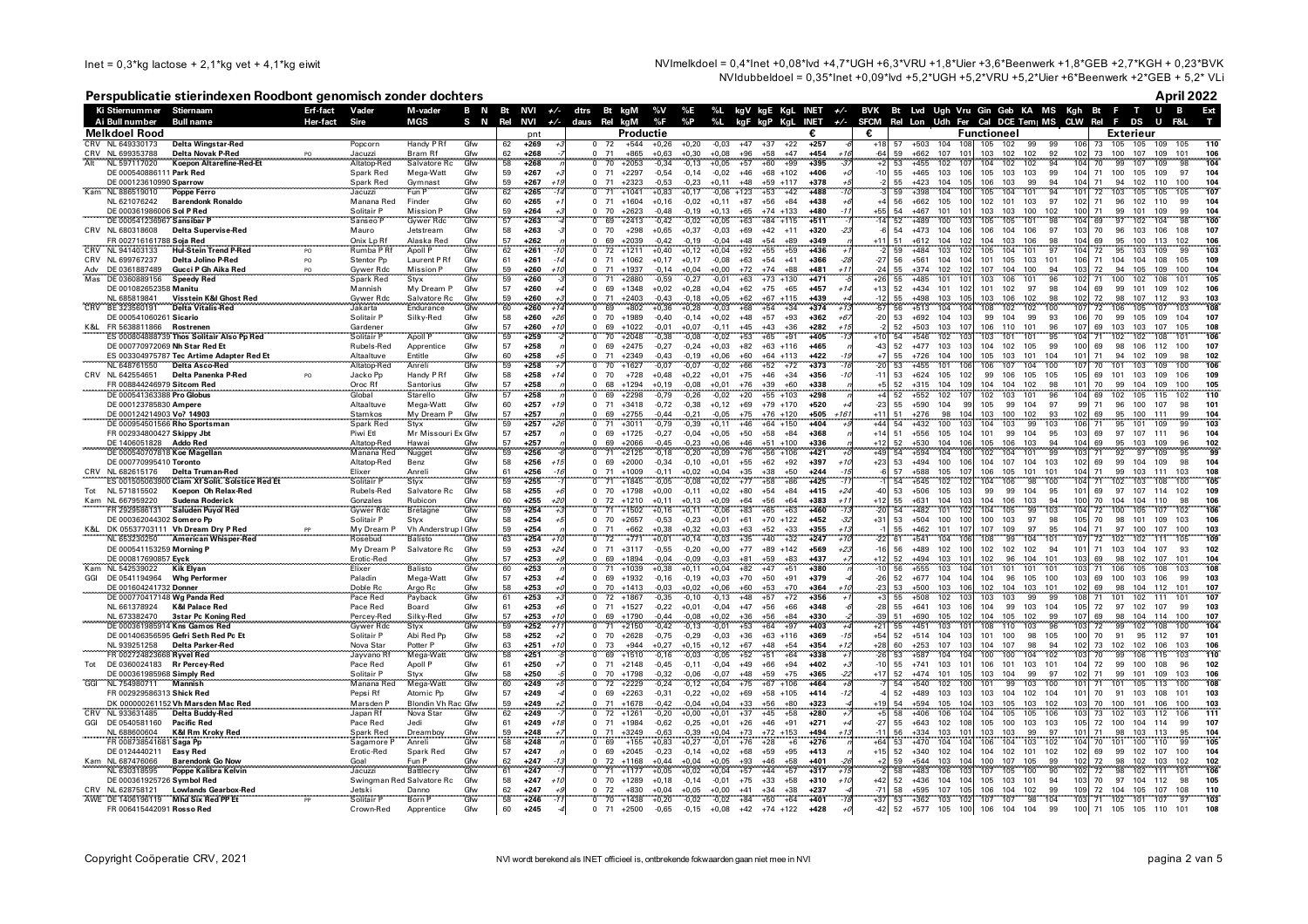Inet =  $0,3$ \*kg lactose + 2,1\*kg vet + 4,1\*kg eiwit

NVImelkdoel = 0.4\*lnet +0.08\*lvd +4.7\*UGH +6.3\*VRU +1.8\*Uier +3.6\*Beenwerk +1.8\*GEB +2.7\*KGH + 0.23\*BVK NVIdubbeldoel = 0,35\*lnet +0,09\*lvd +5,2\*UGH +5,2\*VRU +5,2\*Uier +6\*Beenwerk +2\*GEB + 5,2\* VLi

### Perspublicatie stierindexen Roodbont genomisch zonder dochters

April 2022

|                                       | Ki Stiernummer Stiernaam                                           | Erf-fact | Vader                           | M-vader                            | B N        | <b>Bt</b>       | $NVI \rightarrow$        |            |                                  | dtrs Bt kgM        | %V                 | %E                 |                    |                                  |                     | %L kgV kgE KgL INET +/- |                         | BVK Bt Lvd Ugh Vru Gin Geb KA MS Kgh Bt F T U B |                                      |                 |                          |           |                 |                             |                          |            | Ext        |
|---------------------------------------|--------------------------------------------------------------------|----------|---------------------------------|------------------------------------|------------|-----------------|--------------------------|------------|----------------------------------|--------------------|--------------------|--------------------|--------------------|----------------------------------|---------------------|-------------------------|-------------------------|-------------------------------------------------|--------------------------------------|-----------------|--------------------------|-----------|-----------------|-----------------------------|--------------------------|------------|------------|
| Ai Bull number                        | <b>Bull name</b>                                                   | Her-fact | Sire                            | MGS                                | S N        | Rel             | NVI                      | $+/-$ daus | Rel                              | kgM                | %F                 | %P                 | %L                 | kaF kaP KaL                      |                     | INET $+/$               | <b>SFCM</b>             | Rel Lon Udh Fer Cal DCE Tem MS CLW Rel F DS     |                                      |                 |                          |           |                 |                             | U                        | F&L        |            |
| Melkdoel Rood                         |                                                                    |          |                                 |                                    |            |                 | pnt                      |            |                                  | Productie          |                    |                    |                    |                                  |                     |                         | £.                      |                                                 |                                      | Functioneel     |                          |           |                 |                             | Exterieur                |            |            |
| CRV NL 631487997                      | <b>Delta Bolitar PP-Red</b>                                        | PP       | Solitair P                      | Jim P                              | Gfw        | 59              | $+245$                   |            | $\Omega$                         | $70 + 1441$        | $-0.14$            | $+0.15$            | $-0.02$            | $+66$<br>$+51$                   | $+64$               | $+397$                  | $-20$                   | 55<br>$+497$                                    | 100<br>103                           |                 | 104 105 101              | 104       | 105             | 101<br>71                   | 103<br>109               | 104        | 108        |
|                                       | FR 002929586139 Proxy Red                                          |          | Spark Red                       | Bretagne                           | Gfw        | 59              | $+245$<br>$+1$           |            | 71<br>$\overline{0}$             | $+1095$            | $+0,02$            | $+0,07$            | $+0,04$            | $+51$<br>$+46$                   | $+54$               | $+312$                  |                         | 54<br>$+588$                                    | 103                                  | 104<br>102      | 102<br>102               | 100       | 107             | 93<br>71                    | 105<br>113               | 99         | 105        |
| Kam NL 684956527                      | <b>Caudumer Polestar PF</b>                                        | PP       | Nectar P                        | Stentor Pn                         | Gfw        | 58              | $+245$                   |            | 70<br>$\Omega$                   | $+960$             | $+0,19$            | $+0,07$            | $+0,01$            | $+60$<br>$+41$                   | $+45$               | $+308$                  | $-57$                   | 54<br>$+604$                                    | 101<br>107                           | 101             | 103<br>101               | 101       | 107             | 70<br>103                   | 105<br>109               | 107        | 110        |
|                                       | DE 000817362478 Savoy Pp                                           |          | Solitair P                      | Apoll P                            | Gfw        | 59<br>63        | $+245$                   |            | 70                               | $+1622$            | $-0.32$            | $-0.13$            | $+0.00$            | $+45$<br>$+41$                   | $+74$               | $+293$                  | $+76$                   | $+637$<br>54                                    | 101<br>102                           | 101             | 106<br>98                | 99        | 108             | 71<br>91                    | 95<br>112                |            | 102<br>103 |
| Kam NL 682788478                      | De Broekhof Leanto                                                 |          | Anreli                          | Danno                              | Gfw        |                 | $+244$                   |            | 72                               | $+977$             | +0,06              | $+0,05$            | $+0,01$            | $+49$<br>$+40$                   | $+45$               | $+280$                  |                         | 60<br>$+498$                                    | 103<br>106                           | 108             | 108<br>103               | 98        | 107             | 72<br>98                    | 103<br>102               |            |            |
| CRV NL 895043340<br>OBS DE 0362351685 | Delta Nonstop PP-Red                                               | PP       | Solitair P                      | Goal                               | Gfw        | 59<br>58        | $+243$                   |            | 70<br>$\Omega$<br>70<br>$\Omega$ | $+1617$<br>$+2938$ | $+0,01$            | $+0,04$            | $-0,02$            | $+73$<br>$+62$<br>$+80$<br>$+78$ | $+72$<br>$+133$     | $+429$                  | $+36$<br>$\triangle AB$ | 54<br>$+518$<br>52<br>$+468$                    | 100<br>101<br>101                    | 101<br>96<br>98 | 102<br>106<br>100<br>105 | 103<br>99 | 101<br>101      | 71<br>100<br>71<br>96       | 102<br>109<br>98<br>109  | 102<br>100 | 106        |
| <b>CRV</b><br>NL 699059196            | Rr Soli Red Pp<br><b>Hul-Stein Simplist P-Red</b>                  | PO<br>PO | Solitair P<br>Jim P             | Styx<br>Apoll I                    | Gfw<br>Gfw | 62              | $+242$<br>$+242$         |            | 72                               | +1610              | $-0,46$<br>$-0,02$ | $-0,25$<br>$+0,09$ | $-0,01$<br>$+0,00$ | $+70$<br>$+67$                   | $+73$               | $+528$<br>$+444$        | $+26$                   | 58<br>$+247$                                    | 103                                  | 101<br>102      | 103<br>97                | 100       | 103             | 93<br>72                    | 110<br>101               | 98         | 103<br>102 |
| Kam NL 884690793                      | De Broekhof Kapitein                                               |          | Capetown                        | Anreli                             | Gfw        | 59              | $+242$                   |            | 70<br>$\Omega$                   | $+1661$            | $-0,23$            | $+0,07$            | $+0,04$            | $+52$<br>$+67$                   | $+80$               | $+408$                  | $-49$                   | 54<br>$+425$                                    | 101<br>101                           | 109             | 105<br>101               | 100       | 109             | 70<br>99                    | 105<br>105               | 105        | 106        |
| NL 715951677                          | Delta Jumbo-Red                                                    |          | Livington Rf                    | Incentive Rf                       | Gfw        | 62              | $+242$<br>$+1$           |            | 72<br>$\Omega$                   | $+814$             | $+0,55$            | $+0,12$            | $+0,03$            | $+86$<br>$+40$                   | $+40$               | $+357$                  | $+22$                   | 60<br>$+297$                                    | 103<br>103                           | 108             | 103<br>98                | 99        | 103             | 73<br>99                    | 101<br>106               | 103        | 105        |
| DE 0362225000                         | <b>Whn Sokrates PP</b>                                             |          | Solitair P                      | <b>Mission P</b>                   | Gfw        | 59              | $+241$                   |            | 70                               | $+1672$            | $-0,05$            | $+0,03$            | $-0,07$            | $+70$<br>$+63$                   | $+69$               | $+426$                  | $+31$                   | 54<br>$+510$                                    | 99<br>10(                            | 107             | 105<br>100               | 102       | 104             | 71<br>100                   | 108<br>101               | 100        | 104        |
| NL 623148909                          | <b>Bosma Ramses Red</b>                                            |          | <b>Mission P</b>                | Debutant                           | Gfw        | 62              | $+239$<br>$+1$           |            | $\Omega$<br>73                   | $+1836$            | $-0,10$            | $-0,09$            | $+0,10$            | $+72$<br>$+57$                   | $+94$               | $+413$                  | $+50$                   | 59<br>$+321$                                    | 102<br>104                           | 103             | 104<br>104               | 93        | 102             | 72<br>97                    | 100<br>103               | 96         | 99         |
|                                       | FI 000000099447 Vh Iskolan Don Red Dime Rc                         |          | Vh Don Red<br>Anreli            |                                    | Gfw        | $\frac{60}{64}$ | $+239$                   |            | 71                               | $+1539$            | $-0,10$            | $+0,00$            | $+0,12$            | $+59$<br>$+55$                   | $+82$               | $+374$                  | -21                     | 52<br>$+466$                                    | 103<br>106                           | 105             | 102<br>101               | 98        | 100             | 71<br>95                    | 102<br>105               | 100        | 101        |
| NL 967305660                          | <b>Groenibo Reliever</b>                                           |          |                                 | Jetset                             | Gfw        |                 | $+239$                   |            | 73                               | $+406$             | $+0,45$            | $+0,23$            |                    | $+34$                            |                     | $+264$                  |                         | $+419$                                          | 107                                  | 107             | 103                      |           |                 | 73                          | 103<br>107               |            |            |
| CRV NL 677420262                      | Delta Jabido-Red                                                   |          | Malcolm Rf                      | Wisent Rf                          | Gfw        | 64              | $+238$                   |            | 73                               | $+1567$            | $+0,12$            | $+0,10$            | $+0,00$            | $+82$<br>$+66$                   | $+71$               | $+464$                  | -60                     | 61<br>$+238$                                    | 103<br>103                           | 105             | 98<br>101                | 91        | 102             | 73<br>104                   | 106<br>106               | 103        | 107        |
| CRV<br>NL 674303117                   | <b>Delta Mauro-Red</b>                                             |          | Goal                            | Bram Rf                            | Gfw<br>Gfw | 63<br>58        | $+238$<br>$+238$         |            | 72<br>70                         | +986               | $+0.30$            | $+0.27$            | $+0,09$            | $+72$<br>$+60$                   | $+53$               | $+413$                  | $-37$                   | 59<br>$+346$<br>$+562$                          | 100<br>105                           | 102             | 103<br>105               | 101       | 103             | 73<br>95<br>70 <sup>°</sup> | 104<br>106               | 107        | 106        |
| Mas DE 1406356596                     | Vox Say Red PP                                                     |          |                                 | Abi Red Pp                         |            |                 |                          |            |                                  | +1942              | 0.42               | $-0.15$            | $-0.07$            | $+44$<br>$+54$                   | $+81$               | $+338$                  |                         |                                                 | 102                                  | 105             |                          |           |                 | 99                          |                          |            | 108        |
| CRV NL 572642590                      | <b>Delta Robocop-Red</b><br>DE 000361892225 Guano Red              |          | Faithful<br>Gywer Rdc           | Healer                             | Gfw        | 58<br>59        | $+238$<br>$+237$         |            | 69<br>71                         | $+909$<br>$+2156$  | $+0,23$<br>$-0.44$ | $+0,12$<br>$-0.11$ | $-0,02$<br>$+0,02$ | $+62$<br>$+44$<br>$+51$<br>$+66$ | $+40$               | $+323$<br>+408          | $-11$<br>$-21$          | $+450$<br>54<br>55<br>$+477$                    | 105<br>103<br>104<br>103             | 104<br>99       | 105<br>103<br>107<br>98  | 100<br>98 | 103<br>101      | 71<br>103<br>72<br>98       | 103<br>110<br>105<br>109 | 103<br>100 | 108<br>105 |
|                                       | DE 000540925678 Snack Pp                                           |          | Caudumer Snic Hotspot P         | Bretagne                           | Gfw<br>Gfw | 57              | $+237$                   |            | 69                               | $+1574$            | $+0.01$            | $-0.12$            | $+0.03$            | $+45$<br>$+71$                   | +100<br>$+75$       | $+356$                  |                         | $+349$<br>52                                    | 99<br>10 <sup>t</sup>                | 106             | 105<br>100               | 103       |                 | 70                          | 99<br>106                | 100        | 101        |
| GGI<br>DE 0362036320                  | Hin Sorelio P                                                      | PO       | Solitair P                      | Gymnast                            | Gfw        | 59              | $+237$                   |            | 70<br>$\Omega$                   | $+1846$            | $-0,36$            | $-0,11$            | $+0,00$            | $+46$<br>$+55$                   | $+84$               | $+347$                  | $+8$                    | 54<br>$+591$                                    | 103<br>102                           | 104             | 105<br>100               | 98        | 103             | 71<br>103                   | 103<br>109               | 100        | 106        |
|                                       | DE 000667609983 Attila Red                                         |          | Altac-Red                       | Apprentice                         | Gfw        | 58              | $+237$<br>$+11$          |            | 69<br>$\Omega$                   | $+1936$            | $-0.56$            | $-0.17$            | $+0.08$            | $+30$<br>$+52$                   | $+96$               | $+305$                  | $-32$                   | 52<br>+653                                      | 106                                  | 103<br>105      | 100<br>103               | 96        | 103             | 70<br>103                   | 106<br>112               | 98         | 107        |
| NL 742757273                          | Hunter K&I Wilder Space P                                          |          | Pace Red                        | Apoll P                            | Gfw        | 62              | $+237$                   |            | $72\,$                           | $+1494$            | $-0,63$            | $-0,08$            | $+0,02$            | $+6$<br>$+46$                    | $+70$               | $+222$                  | $+17$                   | 55<br>$+713$                                    | 103<br>105                           | 108             | 103<br>99                | 97        | 106             | $72\,$<br>95                | 99<br>108                | 100        | 103        |
| NL 630317686                          | Poppe Red Hot Madora                                               |          | Manana Red                      | Fireman                            | Gfw        | 59              | $+236$                   |            | $\Omega$                         | $71 + 1414$        | $+0,38$            | $-0,06$            | $+0,04$ +100       | $+45$                            | $+68$               | $+415$                  | $+29$                   | 55<br>$+459$                                    | 104<br>100                           | 102             | 102<br>101               | 97        | 99              | 71<br>95                    | 101<br>111               | 98         | 103        |
| DE 0362461457<br>GGI                  |                                                                    |          | Solitair P                      | Pace Red                           | Gfw        | 58              | $+236$                   |            | 70<br>$\Omega$                   | $+1833$            | $-0.23$            | $-0.01$            | $-0.08$            | $+65$<br>$+59$                   | $+75$               | $+413$                  | $+13$                   | 53<br>+503                                      | 100<br>102                           | 105             | 107<br>98                | 103       | 103             | 70<br>99                    | 100<br>107               | 99         | 103        |
| Kam NL 687475203                      | <br>Barendonk Topliner                                             |          | Rody<br>Rody                    | Fun P                              | Gfw        | 66              | $+236$                   |            | $72\,$                           | $+861$             | $+0.70$            | $+0.13$            | $+0,01$            | $+102$<br>$+43$                  | $+40$               | $+403$                  | $+51$                   | 60<br>$+347$                                    | 104                                  | 100             | 104<br>101               |           |                 | 80<br>04                    | 106<br>104               | 103        | 107        |
| NL 643222007                          | K&I Oh Kanjer                                                      |          | Gywer Rdc                       | Styx                               | Gfw        | 59              | $+236$                   |            | 71<br>$\Omega$                   | $+1621$            | $-0,12$            | $-0,09$            | $+0,00$            | $+49$<br>$+61$                   | $+74$               | $+351$<br>$+11$         | $+4$                    | 55<br>$+495$                                    | 105<br>101                           | 105             | 109<br>99                | <b>gc</b> | 102             | 72<br>96                    | 102<br>109               | 101        | 104        |
|                                       | DE 000540387526 Sponsor P                                          |          | Solitair P                      | Pat-Red                            | Gfw        | 59              | $+235$<br>$-1$           |            | 70<br>$\Omega$                   | $+1635$            | $+0.09$            | $+0.14$            | $-0.04$            | $+72$<br>$+82$                   | $+71$               | +489<br>$-11$           |                         | 54<br>$+510$                                    | 100<br>101                           | 100             | 101<br>100               | 99        | 103             | 71<br>102                   | 102<br>104               | 98         | 102        |
|                                       | FR 008069815345 Odalis Red                                         |          | Matt Rf                         | Apoll P                            | Gfw        | 59              | $+235$                   |            | 71<br>$\Omega$                   | $+1436$            | $+0,00$            | $-0,01$            | $-0,06$            | $+64$<br>$+51$                   | $+60$               | $+362$                  | $+16$                   | 54<br>$+514$                                    | 103<br>10.3                          | 103             | 102<br>102               | 98        | 101             | 95<br>71                    | 99<br>111                | 97         | 103        |
| Mas DE 0362097590                     | <b>Grando Red</b>                                                  |          | Gywer Rdc                       | <b>Mission P</b>                   | Gfw        | 59              | $+234$                   |            | $\Omega$<br>- 71                 | $+2293$            | $-0,35$            | $-0,04$            | $+0,05$            | $+66$<br>$+78$                   | $+110$              | $+491$                  | $+37$                   | 55<br>$+412$                                    | 99<br>100                            | 100             | 98<br>107                | 99        | 102             | 72<br>92                    | 100<br>106               | 99         | 100        |
| GGI<br>DE 0541006776                  | <b>Sfh Sailor PP</b>                                               |          | Solitair P<br>Altatop-Red       |                                    | Gfw<br>Gfw | 58<br>57        | $+234$                   |            | 70<br>$\Omega$<br>69             | +1536              | $-0,15$            | $+0,12$            | $-0,05$            | $+54$<br>$+67$                   | $+65$               | $+408$                  |                         | +495<br>53                                      | 102<br>102<br>104                    | 106             | 107<br>100               | 93<br>97  | 102             | 71<br>104<br>92             | 105<br>101               | 99         | 103<br>102 |
| CRV NL 643250534                      | DE 000541221693 Arthus<br><b>Delta Defender-Red</b>                |          | Larry Rf                        | Manana Red<br>Esperanto            | Gfw        | 59              | $+234$<br>$+234$         |            | $\Omega$<br>70                   | $+1704$<br>$+1146$ | $-0,15$<br>$-0,10$ | $-0,18$<br>$+0,13$ | $+0,07$<br>$+0,00$ | $+61$<br>$+43$<br>$+53$<br>$+42$ | $+85$<br>$+52$      | $+330$<br>$+321$        | $-45$                   | 52<br>$+439$<br>55<br>$+718$                    | 10:<br>103<br>101                    | 106<br>102      | 103<br>105<br>101<br>105 | 99        | 108             | 69<br>70<br>104             | 109<br>100<br>104<br>104 | 100<br>109 | 109        |
| CRV NL 725426039                      |                                                                    |          |                                 | Danno                              | Gfw        |                 | +234                     |            | 72                               | $+1091$            | +0,09              | $+0,02$            | $-0,05$            | $+57$<br>$+41$                   | $+45$               | $+301$                  | $+20$                   | 58<br>$+378$                                    | 103<br>10.3                          | 105             | 99<br>103                | 97        | 106             | 73<br>103                   | 104<br>105               | 106        | 107        |
| GGI<br>DE 0361346297                  | Lowlands Gardener-Red<br>Lowlands Gardener-Red<br><b>Genesis P</b> |          | Rody<br>Gywer Rdc               | <b>Mission</b>                     | Gfw        | $\frac{62}{59}$ | $+233$                   |            | 71                               | $+2367$            | $-0,53$            | $-0,20$            | $+0,04$            | $+50$<br>$+64$                   | $+112$              | $+401$                  |                         | 55<br>$+514$                                    | 101                                  | 107             | 103<br>101               |           |                 | 71<br>101                   | 106<br>111               | 94         | 104        |
| US 3201598583<br>Alt                  | <b>Aprilday Altabeaming Red Et</b>                                 |          | <b>Blues Red</b>                | Helix                              | Gfw        | 58              | $+233$                   |            | 69<br>$\Omega$                   | $+2062$            | $-0,17$            | $-0,28$            | $+0,05$            | $+75$<br>$+45$                   | $+99$               | $+372$                  | $-2$                    | 53<br>$+286$                                    | 101<br>106                           | 103             | 101<br>102               | 96        | 102             | 69<br>100                   | 105<br>110               | 100        | 106        |
| CRV NL 592837875                      | Delta Orange PP-Red                                                |          | Jaffa P                         | Stentor Pp                         | Gfw        | 57              | $+233$                   |            | 69<br>$\Omega$                   | +595               | $+0,53$            | $+0,21$            | $-0,04$            | $+73$<br>$+40$                   | $+24$               | $+325$                  | -61                     | 52<br>$+430$                                    | 103<br>105                           | 102             | 104<br>104               | 100       | 105             | 70<br>104                   | 107<br>110               | 107        | 111        |
| CRV NL 655744690                      | <b>Delta Capetown-Red</b>                                          |          | Maroon                          | Entitle                            | Gfw        | 64              | $+233$<br>$+1$           |            | Ō                                | 72 +1444           | $-0,24$            | $-0.02$            | $+0,03$            | $+41$<br>$+50$                   | $+69$               | $+312$                  | $-39$                   | 58<br>$+365$                                    | 106<br>10 <sub>4</sub>               | 107             | 104<br>102               | 100       | 103             | 79<br>100                   | 107<br>107               | 104        | 107        |
| GGI<br>DE 0817362455                  | <b>Murray PP</b>                                                   |          | Marsden P                       |                                    | Gfw        | 59              | $+232$                   |            | 71<br>$\Omega$                   | $+2083$            | $-0,32$            | $-0,10$            | $+0,03$            | $+60$<br>$+64$                   | $+98$               | $+418$                  | $+61$                   | 53<br>$+506$                                    | 98<br>100                            | 105             | 107<br>104               | 104       | 105             | 70<br>94                    | 97<br>104                | 99         | 99         |
| NL 594341309                          | <b>Sioux R Dg Pargo-Red</b>                                        |          | Argo Rc                         | Entitle                            | Gfw        | 60              | $+232$<br>$+1$           |            | 71<br>$\Omega$                   | $+2162$            | $-0,41$            | $-0,18$            | $+0,00$            | $+59$<br>$+54$                   | $+98$               | $+385$                  |                         | 55<br>$+438$                                    | 103<br>102                           | 103             | 101<br>102               | 99        | 103             | 71<br>92                    | 100<br>108               | 100        | 102        |
|                                       | FR 005945698669 Ok Hah Red                                         |          | Matt Rf                         | Mr Mogul Delta Gfw                 |            | 59              | $+232$                   |            | 70                               | $+1423$            | $-0.04$            | $-0.07$            | $-0.04$            | $+60$<br>$+44$                   | $+61$               | $+325$                  | $+33$                   | 53<br>$+566$                                    | 104                                  | 103<br>105      | 99<br>105                | 97        | 99              | 98<br>71                    | 102<br>107               | 99         | 103        |
| NL 750311119                          | Delta Jackson-Red                                                  |          | Anreli                          | Filou Rdc                          | Gfw        | 63              | $+232$<br>$+1$           |            | 72<br>$\Omega$                   | $+419$             | $+0,10$            | $+0,19$            | $+0,03$            | $+27$<br>$+31$                   | $+22$               | $+190$                  | $+33$                   | 60<br>$+498$                                    | 104<br>107                           | 105             | 105<br>100               | 101       | 105             | 73<br>99                    | 102<br>110               | 101        | 106        |
| NL 967305653<br>GGI                   | <b>Groenibo Ansporn</b><br>FR 007257676575 Pinot Red               |          | Anreli<br>Santorius             | Jetset<br>Salvatore Rc             | Gfw<br>Gfw | 64<br>59        | $+231$<br>$+230$         |            | 73<br>$\Omega$<br>71             | $+1177$<br>$+2438$ | $-0.33$<br>$-0.47$ | $-0.09$<br>$-0.13$ | $+0.05$<br>$-0.01$ | $+22$<br>$+34$<br>$+59$          | $+58$<br>$+74$ +110 | $+203$<br>$+460$        | $-13$                   | 61<br>$+591$<br>$+392$<br>55                    | 106<br>105<br>103<br>103             | 105<br>103      | 105<br>104<br>99<br>104  | 101<br>95 | 105             | 73<br>98<br>71<br>102       | 104<br>112<br>104<br>109 | 102<br>96  | 107<br>104 |
| DE 0123611040<br>GGI                  | <b>Hah Sandro F</b>                                                | PO       | Solito Red                      | Pace Red                           | Gfw        | 57              | $+230$<br>$+1$           |            | 69<br>$\Omega$                   | $+1297$            | $+0,00$            | $-0,01$            | $-0,10$            | $+46$<br>$+58$                   | $+50$               | $+325$                  | $-12$                   | 52<br>$+496$                                    | 103<br>103                           | 99              | 101<br>102               | 107       | 106             | 69<br>98                    | 103<br>115               | 99         | 107        |
|                                       | DE 000123849651 Astronaut                                          |          | Altaaltuve                      | Apprentice                         | Gfw        | 60              | $+229$                   |            | 71<br>$\Omega$                   | $+1584$            | $-0.10$            | $-0.12$            | $-0.02$            | $+61$<br>$+45$                   | $+70$               | $+334$                  | -30                     | 55<br>$+547$                                    | 104<br>103                           | 104             | 101<br>106               | 101       | 104             | 71<br>99                    | 105<br>109               | 99         | 105        |
|                                       | DE 001604245884 Mistral Pp                                         |          | Marsden F                       | Francis                            | Gfw        | 59              | $+228$                   |            | 71                               | $+1614$            | $-0,16$            | $+0,06$            | $+0,13$            | $+56$<br>$+64$                   | $+86$               | $+406$                  | $+82$                   | $+392$<br>53                                    | 98<br>101                            | 105             | 106<br>103               | 95        |                 | 89<br>70                    | 94<br>105                | 97         | 97         |
|                                       | DK 000000261315 Vh Don Red Deeksro                                 |          | Vh Don Red                      |                                    | Gfw        | 60              | $+228$<br>$+1$           |            | 71<br>$\Omega$                   | $+953$             | $+0.11$            | $+0,10$            | $+0,07$            | $+43$<br>$+53$                   | $+50$               | $+303$                  | $+17$                   | 52<br>$+636$                                    | 101<br>105                           | 104             | 102<br>102               | 100       | 105             | 71<br>97                    | 101<br>102               | 100        | 100        |
|                                       | DE 000817167267 Bha Sharif                                         |          | Spark Red                       | Mission P                          | Gfw        | 59              | $+227$<br>$+11$          |            | 71<br>$\Omega$                   | $+2478$            | $-0.52$            | $-0.22$            | $+0.14$            | $+55$<br>$+65$                   | $+128$              | $+420$<br>$+7.$         | $-11$                   | $+417$<br>55                                    | 102<br>100                           | 103             | 102<br>99                | 103       | 104             | 71<br>99                    | 104<br>112               | 98         | 106        |
| <b>BGA</b><br>DE 0540669764           | Wifi Gh Flora Red                                                  |          | Spark Red                       | Mega-Watt                          | Gfw        | 60              | $+227$                   |            | 72<br>$\Omega$                   | $+1828$            | $-0,44$            | $-0,26$            | $+0,13$            | $+38$<br>$+40$                   | $+96$               | $+273$                  | $-33$                   | 56<br>$+527$                                    | 105<br>107                           | 103             | 104<br>103               | 100       | 100             | 71<br>101                   | 106<br>111               | 100        | 107        |
| NL 843879197                          | <b>Delta Patton-Red</b>                                            |          | Nova Star                       | Malcolm Rf                         | Gfw        | 63              | $+227$                   |            | 72<br>$\Omega$                   | $+1040$            | $-0,20$            | $+0,06$            | $+0,06$            | $+43$<br>$+28$                   | $+53$               | $+251$                  | $-10$                   | $+287$<br>61                                    | 104<br>106                           | 105             | 103<br>100               | 97        | 105             | 73<br>100                   | 104<br>106               | 108        | 108        |
| DE 0540381912<br>GGI                  | PrÖbstings Global                                                  |          | Gywer Rdc                       | Salvatore Rc                       | Gfw        | 59              | $+226$                   |            | 71<br>$\Omega$                   | $+2658$            | $-0,73$            | $-0,31$            | $+0,00$            | $+40$<br>$+62$                   | $+121$              | $+375$                  | $+17$                   | $+447$<br>55                                    | 100<br>101                           | 101             | 101<br>108               | 99        | 103             | 72<br>98                    | 104<br>116               | 100        | 108        |
| CRV<br>NL 933989911                   | <b>Delta Ravel-Red</b>                                             |          | Jeremy                          | Armada Rf                          | Gfw        | 61<br>59        | $+226$                   |            | 71<br>$\Omega$                   | $+1138$            | $+0,22$            | $+0,00$            | $-0,11$            | $+71$<br>$+41$                   | $+42$               | $+330$<br>$+440$        |                         | $+363$<br>57<br>$+450$<br>54                    | 104<br>101<br>100                    | 106             | 102<br>103               | 100<br>98 | 102             | 72<br>103                   | 105<br>110               | 105        | 110        |
|                                       | DE 000362552579 Gimlired<br>DK 005609302943 Elios Red              |          | Gywer Rdc<br>Erotic-Red         | Mr Puma<br>Spark Red               | Gfw<br>Gfw | 57              | $+225$<br>$+225$         |            | 71<br>69                         | $+1691$<br>$+2100$ | $+0,03$<br>$-0,44$ | $+0,00$<br>$-0,17$ | $+0,02$<br>$+0,08$ | $+61$<br>$+79$<br>$+49$<br>$+58$ | $+79$<br>$+104$     | $+372$                  |                         | 52<br>$+353$                                    | 104<br>101<br>103                    | 96<br>105       | 98<br>102<br>101<br>106  | 98        | 102             | 71<br>93<br>69<br>96        | 103<br>110<br>102<br>108 | 97<br>100  | 102<br>103 |
|                                       | DE 001405290964 Sha Pan Red Pr                                     |          | Powerful Pp                     | Apoll P                            | Gfw        | 60              | $+225$                   |            | 71                               | $+2428$            | $-0,66$            | $-0,26$            | $+0,01$            | $+38$<br>$+60$                   | $+112$              | $+359$                  |                         | $+509$<br>56                                    | 102                                  | 104             | 103<br>99                |           |                 | 93                          | 111                      | 96         | 102        |
|                                       | DK 000000261166 Vh Me Mr Pred                                      |          |                                 | Vh Stakkehave, Vh Anderstrup I Gfw |            | 57              | $+224$                   |            | 69<br>$\Omega$                   | $+1703$            | $-0,03$            | $+0,08$            | $+0,07$            | $+73$<br>$+69$                   | $+84$               | $+461$                  | $+34$                   | 52<br>$+231$                                    | 99<br>10.3                           | 105             | 104<br>99                | 101       | 101             | 69<br>101                   | 101<br>105               | 95         | 100        |
|                                       | FR 005616992857 Sol Red P                                          |          | Pepsi Rf                        | Atomic Pp                          | Gfw        | 57              | $+224$                   |            | 69                               | $+2455$            | $-0,55$            | $-0,18$            | $-0,01$            | $+51$<br>$+69$                   | $+111$              | $+423$                  | $-14$                   | 52<br>$+369$                                    | 100<br>104                           | 104             | 103<br>103               | 103       | 102             | 70<br>96                    | 104<br>106               | 98         | 102        |
|                                       | DE 000540816042 Thoenes Holstein                                   |          | <b>Spark Red</b>                | <b>Mission P</b>                   | Gfw        | 59              | $+224$<br>+2             |            | 71                               | $+2371$            | $-0,51$            | $-0,20$            | $+0,07$            | $+52$                            | $+64$ +115          | $+406$                  |                         | 55<br>$+320$                                    | 101<br>10 <sub>5</sub>               | 102             | 102<br>101               | 96        | 104             | 71<br>95                    | 107<br>104               | 95         | 100        |
| Kam<br>NL 897085490                   | Rimau                                                              |          | Mauro                           | Malcolm Rf                         | Gfw        | 59              | $+224$                   |            | $\Omega$<br>70                   | $+1197$            | $-0,01$            | $+0,18$            | $+0,08$            | $+53$<br>$+60$                   | $+62$               | $+376$                  |                         | 54<br>$+346$                                    | 101<br>10.3                          | 104             | 101<br>103               | 96        | 102             | 70<br>100                   | 103<br>101               | 107        | 105        |
|                                       | DE 000540355321 Wilder Steam P                                     |          | Starello                        | <b>Mission P</b>                   | Gfw        | 59              | $+224$                   |            | 71                               | $+2012$            | $-0,47$            | $-0,13$            | $+0,00$            | $+42$<br>$+59$                   | $+92$               | $+358$                  | $+66$                   | 56<br>$+322$                                    | 98<br>10 <sub>5</sub>                | 104             | 101<br>102               | 102       | 102             | 71<br>93                    | 95<br>107                | 98         | 100        |
| GGI<br>NL 610761072                   | <b>Dykster Atlantik</b>                                            |          | Altatop-Red                     | Pace Red                           | Gfw        | 58              | $+224$<br>$+1$           |            | 70<br>$\Omega$                   | $+1179$            | $+0.01$            | $+0.11$            | $+0.09$            | $+54$<br>$+53$                   | $+62$               | $+349$                  |                         | $+423$<br>53                                    | 100<br>10 <sup>5</sup>               | 104             | 103<br>102               | 103       | 106             | 69<br>102                   | 108<br>106               | 100        | 106        |
|                                       | DE 000770738533 Gin Vorab Kurvers Red Et                           |          | Arktisrdc                       | Eloped                             | Gfw        | 59              | $+224$<br>$+2i$          |            | $\Omega$<br>71                   | $+1628$            | $-0,28$            | $-0,02$            | $+0,06$            | $+45$<br>$+56$                   | $+80$               | $+348$<br>$+100$        | $-22$                   | 53<br>$+636$                                    | 106<br>100                           | 103             | 100<br>100               | 102       | 101             | 71<br>98                    | 103<br>111               | 98         | 105        |
| CRV NL 667554830                      | <b>Caudumer Lifesaver-Red</b>                                      |          | Elixer                          | Rocky                              | Gfw<br>Cfw | 61              | $+224$                   |            | 71<br>$\Omega$                   | -90                | $+0.43$            | $+0.36$            | $+0.10$            | $+31$<br>$+26$                   | $+4$                | $+173$                  | -38                     | 57<br>$+629$                                    | 104<br>107                           | 105             | 101<br>101               | 99        | 104             | 71<br>106                   | 106<br>114               | 105        | 113        |
|                                       | FR 008069815366 Opal Red P                                         |          | Myway Rf P                      | Apoll P                            |            | 59              | $+223$                   |            | 70                               | $+1798$            | $-0,05$            | $+0.03$            | $-0.07$            | $+68$<br>$+75$                   | $+75$               | $+459$                  |                         | 53<br>$+373$                                    | 103                                  | 101             | 100<br>97                | 100       |                 | 71                          | 109                      |            | $-104$     |
| NL 593790865                          | DE 000362044156 Mega Red P                                         |          | Match P                         |                                    | Gfw<br>Gfw | 59<br>59        | $+223$<br>$+2$<br>$+223$ |            | 71<br>$\Omega$<br>$\Omega$<br>71 | $+1584$<br>$+1662$ | $-0,21$<br>$+0.16$ | $+0,02$<br>$-0.24$ | $+0,05$<br>$+0.01$ | $+50$<br>$+59$<br>$+90$<br>$+36$ | $+77$<br>$+77$      | $+370$<br>$+360$        | $+7$<br>$-34$           | 56<br>$+360$<br>52<br>$+498$                    | 101<br>10 <sub>4</sub><br>105<br>101 | 107<br>105      | 104<br>102<br>100<br>101 | 96<br>98  | 103<br>99       | 71<br>99<br>70<br>98        | 103<br>107<br>104<br>111 | 96<br>102  | 102<br>107 |
| DE 0540308891<br>GGI                  | <b>Poppe Fire</b>                                                  |          | Swingman Red Born P<br>Pace Red | Armour                             | Gfw        | 60              | $+223$<br>$\pm$          |            | 71<br>$\Omega$                   | $+1832$            | $-0,33$            | $-0,19$            | $-0,06$            | $+47$<br>$+49$                   | $+77$               | $+319$                  | $-23$                   | 55<br>$+587$                                    | 99<br>106                            | 105             | 101<br>100               | 108       | 10 <sub>5</sub> | 72<br>99                    | 102<br>108               | 99         | 104        |
| CRV NL 562602229                      | <b>Passage</b><br>Delta Pitcher-Red                                |          | Jetstream                       | Potter P                           | Gfw        | 63              | $+223$<br>$-12$          |            | $\Omega$<br>72                   | $+970$             | $+0,00$            | $+0,17$            | $+0,00$            | $+43$<br>$+50$                   | $+44$               | $+309$                  | $-28$                   | 58<br>$+348$                                    | 105<br>105                           | 106             | 109<br>101               | 101       | 103             | 73<br>103                   | 103<br>104               | 103        | 105        |
| NL 627599675                          |                                                                    |          | Santorius                       | <b>Breaker</b>                     | Gfw        | 59              | $+222$                   |            | $\Omega$<br>71                   | $+2764$            | $-0,61$            | $-0,28$            | $+0,03$            | $+57$<br>+68                     | $+129$              | $+437$                  | $-34$                   | 54<br>$+450$                                    | 103                                  | 102<br>103      | 103<br>106               | 97        | 100             | 70<br>105                   | 102<br>109               | 95         | 104        |
|                                       |                                                                    |          |                                 |                                    |            |                 |                          |            |                                  |                    |                    |                    |                    |                                  |                     |                         |                         |                                                 |                                      |                 |                          |           |                 |                             |                          |            |            |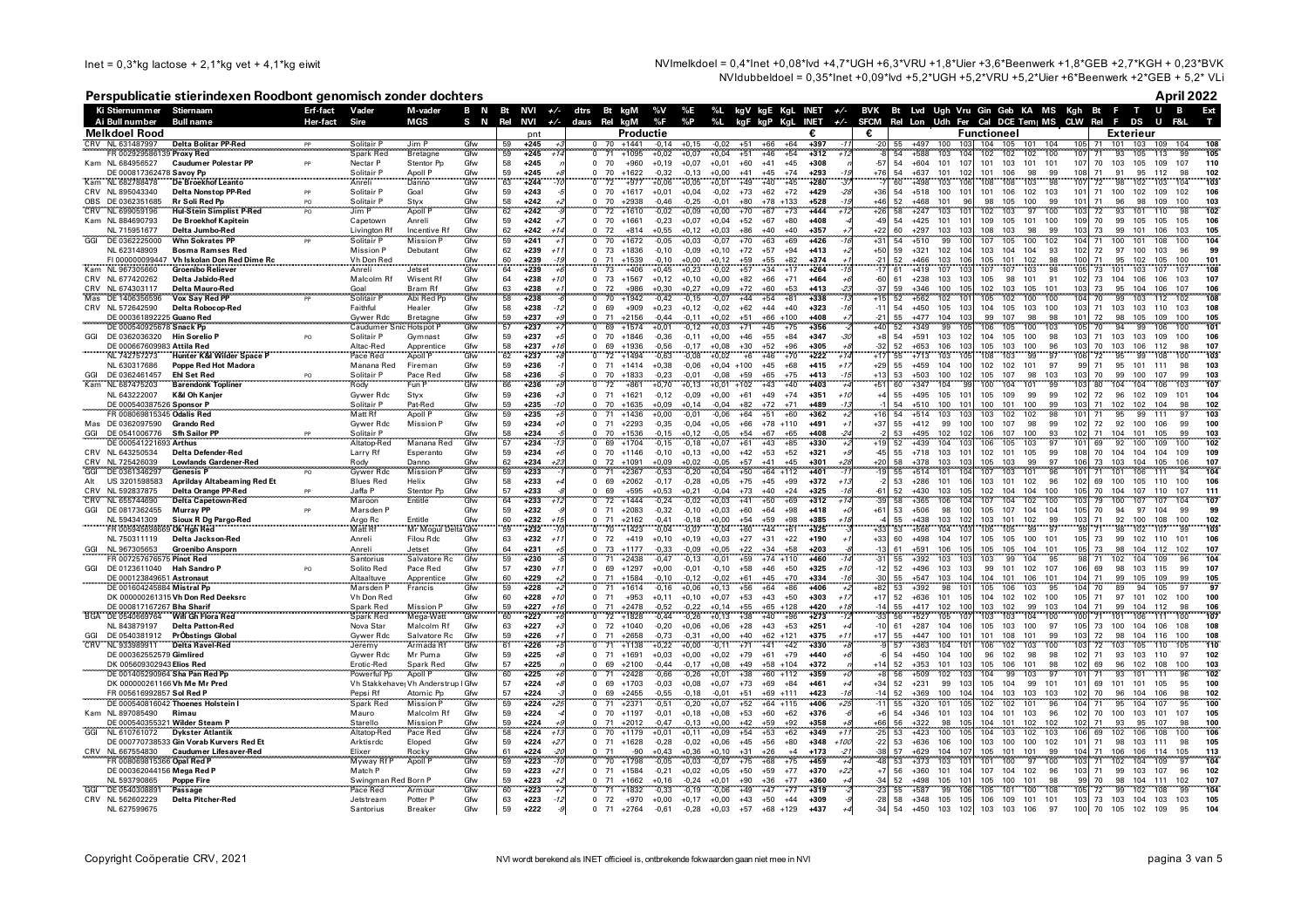Inet =  $0,3$ \*kg lactose + 2,1\*kg vet + 4,1\*kg eiwit

NVImelkdoel = 0.4\*lnet +0.08\*lvd +4.7\*UGH +6.3\*VRU +1.8\*Uier +3.6\*Beenwerk +1.8\*GEB +2.7\*KGH + 0.23\*BVK NVIdubbeldoel = 0,35\*lnet +0,09\*lvd +5,2\*UGH +5,2\*VRU +5,2\*Uler +6\*Beenwerk +2\*GEB + 5,2\* VLi

### Perspublicatie stierindexen Roodbont genomisch zonder dochters

April 2022

|     | Ki Stiernummer Stiernaam                               |                                                                 | Erf-fact       | Vader                     | M-vader                    | B N        | Bt                                      | NVI<br>$+/-$              | dtrs             |                                      | Bt kgM              | %V                 | %E                 |                    |                                  |                 | %L kgV kgE KgL INET +/-   |                |          |                  |                                      |             | BVK Bt Lvd Ugh Vru Gin Geb KA MS Kgh Bt F   |                    |                        |                        | T U                   | $\overline{B}$           | Ext              |
|-----|--------------------------------------------------------|-----------------------------------------------------------------|----------------|---------------------------|----------------------------|------------|-----------------------------------------|---------------------------|------------------|--------------------------------------|---------------------|--------------------|--------------------|--------------------|----------------------------------|-----------------|---------------------------|----------------|----------|------------------|--------------------------------------|-------------|---------------------------------------------|--------------------|------------------------|------------------------|-----------------------|--------------------------|------------------|
|     | Ai Bull number                                         | <b>Bull name</b>                                                | Her-fact       | Sire                      | <b>MGS</b>                 | S N        | Rel                                     | NVI                       | +/- daus Rel kgM |                                      |                     | %F                 | %P                 | $\%L$              |                                  |                 | kgF kgP KgL INET +/- SFCM |                |          |                  |                                      |             | Rel Lon Udh Fer Cal DCE Tem MS CLW Rel F DS |                    |                        |                        |                       | U<br>F&L                 |                  |
|     | Melkdoel Rood                                          |                                                                 |                |                           |                            |            |                                         |                           |                  |                                      | Productie           |                    |                    |                    |                                  |                 |                           | €.             |          |                  |                                      | Functioneel |                                             |                    |                        |                        | Exterieur             |                          |                  |
|     |                                                        | DE 000363376878 Wkm Samos Red                                   |                | Sir-Red                   | Spark Red                  | Gfw        | 57                                      | $pnt$<br>$+222$           |                  | 69                                   | $+2102$             | $-0,43$            | $-0,11$            | $+0.07$            | $+50$                            | $+64$ +103      | $+398$                    | $-34$          | 52       | $+535$           | 104                                  | 101         | 102<br>101                                  |                    |                        | 69<br>99               | 103                   |                          |                  |
| GGI | DE 0362457229 Solist PP                                |                                                                 |                | Solitair P                |                            | Gfw        | 58                                      | $+222$                    |                  | $\Omega$                             | 70 +1530            | $-0,11$            | $+0,03$            | $+0,14$            | $+58$<br>$+58$                   | $+83$           | $+385$                    | $+14$          | 53       | $+422$           | 99<br>101                            | 103         | 105<br>103                                  | 102                | 105                    | 71<br>104              | 103                   | 110<br>101               | 107              |
|     | FR 004242832228 Omix Red                               |                                                                 | لمحموله        | Matt Rf                   | Pat-Red                    | Gfw        | 59                                      | $+222$                    |                  | 70<br>$\Omega$                       | $+1206$             | $+0,05$            | $-0.05$            | $-0.05$            | $+59$<br>$+39$                   | $+50$           | $+299$                    |                | 54       | $+578$           | 101<br>103                           | 102         | 101<br>100                                  | 97                 | 104                    | 71<br>96               | 102                   | 111<br>102               | 106              |
|     | NL 948855665                                           | Schreur Macho PP-Red                                            | PF             | Match P                   | Apo Red Pp                 | Gfw        | 59                                      | $+221$                    |                  | 72                                   | $+2028$             | $-0,08$            | $-0,07$            | $+0,00$            | $+82$<br>$+66$                   | $+92$           | $+470$                    |                | 55       | $+412$           | 98<br>102                            | 103         | 102<br>106                                  | 102                | 103                    | 72                     | 98<br>104             | 105<br>98                | 102              |
|     | FR 008565417565 Sage Red                               |                                                                 |                | Onix Lp Rf                | D.Jazz                     | Gfw        | 57<br>57                                | $+221$                    |                  | $\Omega$<br>69<br>$\Omega$           | $+1150$             | $+0,03$            | $+0,18$            | $+0,01$            | $+54$<br>$+58$                   | $+53$           | $+367$<br>$+10$<br>$+305$ | $-24$<br>$+10$ | 51       | $+468$           | 103<br>103<br>104                    | 101         | 104<br>98                                   | 97                 | 101                    | 69<br>102              | 104                   | 110<br>100               | 107              |
| CRV | NL 671889900                                           | DK 000000262054 Vh Orn Ox Pred<br><b>Bentehoek Faithful-Red</b> |                | Orn Rf Pp<br>Anreli       | Vh Don Red<br>Rocky        | Gfw<br>Gfw | 67                                      | $+221$<br>$+221$          |                  | 69<br>72<br>$^{\circ}$               | $+1026$<br>$+826$   | $+0,04$<br>$-0,09$ | $+0,09$<br>$+0,20$ | $+0,04$<br>$-0,04$ | $+50$<br>$+45$<br>$+29$<br>$+48$ | $+50$<br>$+34$  | $+268$                    | $-36$          | 50<br>62 | $+571$<br>$+604$ | 103<br>103<br>106                    | 100<br>107  | 96<br>103<br>106<br>103                     | 100<br>101         | 104<br>103             | 69<br>102<br>83<br>103 | 104<br>104            | 105<br>100<br>106<br>101 | 104<br>105       |
|     | FR 006114467084 Rolito Red                             |                                                                 |                | Solito Red                | Mega-Watt                  | Gfw        | 57                                      | $+221$                    |                  | $\Omega$<br>69                       | +1890               | $-0,55$            | $-0,24$            | $+0,02$            | $+44$<br>$+29$                   | $+88$           | $+268$                    | $-29$          | 53       | $+580$           | 104<br>103                           | 105         | 103<br>106                                  | 100                | 105                    | 69<br>97               | 105                   | 114<br>99                | 107              |
|     | NL 665389463                                           | Delta Jakarta-Red                                               |                | Livington Rf              | Lexus                      | Gfw        | 63                                      | $+220$                    |                  | 72<br>$\Omega$                       | $+1360$             | $+0,09$            | $+0,05$            | $+0,05$            | $+54$<br>$+69$                   | $+67$           | +386                      | $-38$          | 60       | $+300$           | 104<br>103                           | 105         | 103<br>101                                  | 100                | 101                    | 73<br>104              | 105                   | 104<br>103               | 106              |
|     | NL 681720518                                           | <b>Lowlands Comrade-Red</b>                                     |                | Powernap                  | Magister                   | Gfw        | 58                                      | $+220$                    |                  | 69                                   | $+1435$             | $-0,13$            | $+0,01$            | $+0,01$            | $+52$<br>$+52$                   | $+66$           | $+342$                    | $-60$          | 53       | $+406$           | 104<br>104                           | 106         | 102                                         | 104                |                        |                        |                       |                          | 108              |
| Adv | NL 576883991                                           | <b>Bouw Asterix</b>                                             |                | Alaska Red                | Rubicon                    | Gfw        | 60                                      | $+220$                    |                  | $\mathbf 0$<br>71                    | $+1589$             | $-0,26$            | $-0,09$            | $+0,11$            | $+46$<br>$+48$                   | $+83$           | $+318$                    |                | 56       | $+348$           | 104<br>104                           | 103         | 104<br>103                                  | 95                 | 101                    | 71<br>103              | 103                   | 101<br>110               | 107              |
|     | DE 000124104227 Atollred                               |                                                                 |                | Altatop-Red               | Styx                       | Gfw        | 57                                      | $+220$                    |                  | 69<br>$\Omega$                       | $+2086$             | $-0,75$            | $-0,28$            | $-0,02$            | $+46$<br>$+16$                   | $+93$           | $+250$                    | A5             | 53       | $+587$           | 101<br>107                           | 105         | 104<br>106                                  | 99                 | 108                    | 70<br>99               | 105                   | 100<br>109               | 105              |
|     | DE 000540355377 Soldan Pp                              |                                                                 |                | Solitair P                | <b>Mission P</b>           | Gfw        | 59                                      | $+218$                    |                  | 70                                   | $+2409$             | $-0,30$            | $-0,19$            | $+0,02$            | $+76$<br>$+66$                   | +112            | $+464$                    | $+54$          | 54       | $+308$           | 96<br>100                            | 101         | 103<br>100                                  | 108                |                        | 71                     | 93<br>100             | 97<br>113                | 103              |
|     | Kam NL 589829340                                       | <b>Quatropoint Red Hot Ferryl</b>                               |                | Popcorn                   | Balisto                    | Gfw        | 61                                      | $+218$                    |                  | 71<br>$^{\circ}$                     | $+655$              | $+0,57$            | $+0,20$            | $+0,01$            | $+80$<br>$+41$                   | $+31$           | $+345$                    | $+25$          | 57       | $+466$           | 103<br>102                           | 97          | 101<br>100                                  | 101<br>97          | 101                    | 73<br>106              | 104                   | 107<br>103               | 108              |
|     | NL 667959244<br>FR 000200425548 Rika Red               | Sudena Safari Red                                               |                | Spark Red<br>Crown-Red    | Rubicon<br>Powerball F     | Gfw<br>Gfw | 60<br>60                                | $+218$                    |                  | 71<br>71                             | $+2033$             | $-0.40$            | $-0,23$            | $+0.10$            | $+50$<br>$+49$                   | $+103$          | $+337$                    | $-14$          | 56       | $+402$<br>$+565$ | 103<br>105                           | 104         | 100<br>100<br>101                           |                    | 101                    | 71<br>104<br>71        | 104<br>98             | 96<br>110<br>111         | 105<br>106       |
|     | AWE DE 0667171002                                      | <b>Stanford P</b>                                               | PO             | Salvatore Rc              | Powerball P                | Gfw        | 62                                      | $+218$<br>$+217$<br>$+22$ |                  | $\Omega$<br>72<br>$\Omega$           | $+1740$<br>$+2662$  | $-0,42$<br>$-0,60$ | $-0.11$<br>$-0,16$ | $+0,06$<br>$+0,05$ | $+52$<br>$+36$<br>$+54$<br>$+78$ | $+85$<br>$+127$ | $+314$<br>$+471$          | $-16$          | 53<br>58 | $+388$           | 103<br>103<br>100<br>100             | 103<br>103  | 102<br>105<br>104                           | 99<br>$10^{\circ}$ | 102<br>103             | 72                     | 103<br>99<br>106      | 100<br>97<br>107         | 103              |
| GGI | NL 574040974                                           | Drouner Biko Red                                                |                | Born P                    | Pat-Red                    | Gfw        | 61                                      | $+217$<br>$+11$           |                  | 72<br>$\Omega$                       | $+1967$             | $-0,30$            | $-0,08$            | $-0,04$            | $+57$<br>$+62$                   | $+86$           | $+400$<br>$+11$           | -50            | 56       | $+503$           | 102<br>102                           | 103         | 99<br>99                                    | 10 <sup>7</sup>    | 101                    | 71                     | 99<br>102             | 111<br>99                | 105              |
|     | DE 000363062575 Fhw Hilti                              |                                                                 |                | <b>Hostpp Rdc</b>         | Barbados                   | Gfw        | 57                                      | $+217$                    |                  | 69                                   | $+2116$             | $-0,43$            | $-0,12$            | $-0,02$            | $+50$<br>$+64$                   | $+94$           | $+396$                    |                | 52       | $+448$           | 99                                   | 101         | 103<br>103                                  | 10 <sub>4</sub>    |                        | 69                     | 106                   | 109                      | 103              |
|     | CRV NL 565715777                                       | Delta Sagamore P-Red                                            | PO             | Poncorn                   | <b>Brasil Rf</b>           | Gfw        | 61                                      | $+217$                    |                  | 71<br>$\Omega$                       | $+121$              | $+0.84$            | $+0.25$            | $-0.11$            | $+75$<br>$+25$                   | $-4$            | $+259$                    | $+19$          | 57       | $+481$           | 104<br>102                           | 104         | 104<br>103                                  | <b>gc</b>          | 104                    | 73<br>105              | 105                   | 110<br>102               | 109              |
|     | CRV NL 667554861                                       | Delta Jawline PP-Red                                            | PP             | Mingo P Rt                | Laurent P Rf               | Gfw        | 59                                      | $+217$                    | $\Omega$         | 70                                   | $+457$              | $+0,26$            | $+0,26$            | $-0,07$            | $+39$<br>$+43$                   | $+15$           | $+255$                    |                | 54       | $+295$           | 103<br>107                           | 104         | 101<br>107                                  | 105                | 102                    | 70<br>105              | 105                   | 108<br>105               | 109              |
|     | DE 000539787324                                        |                                                                 |                | Nuance Rf                 | <b>Vh Booth</b>            | Gfw        | 60                                      | $+216$                    |                  | 71<br>$\Omega$                       | $+1281$             | $+0.02$            | $-0.06$            | $+0.01$            | $+40$<br>$+59$                   | $+59$           | $+306$                    |                | 53       | $+333$           | 104<br>102                           | 101         | 100<br>102                                  | 101                | 103                    | 71<br>96               | 99                    | 98<br>112                | 104              |
|     | DE 000541177769 Smokiered                              |                                                                 |                | Gywer Rdc                 | Styx                       | Gfw        | 59                                      | $+215$                    |                  | $\Omega$<br>71                       | $+2651$             | $-0.75$            | $-0,28$            | $+0,00$            | $+37$<br>$+65$                   | $+121$          | $+381$                    | $+2$           | 55       | $+446$           | 101<br>103                           | 101         | 105<br>98                                   | 99                 | 100                    | 72                     | 93<br>103             | 110<br>98                | 103              |
|     | DE 000540775103                                        |                                                                 |                | Spark Red                 | Styx                       | Gfw        | 59                                      | $+215$                    |                  | $\Omega$<br>71                       | $+2544$             | $-0.70$            | $-0.26$            | $+0.05$            | $+39$                            | $+63$ +121      | $+377$                    |                | 55       | $+449$           | 103<br>100                           | 99          | 101<br>99                                   | 102                | 102                    | 71                     | 94<br>103             | 115<br>98                | 106              |
|     | DE 000770790785 Sporty<br>DE 000360964649 Dave-Red P   |                                                                 |                | Spark Red<br>My Dream P   | Styx<br>Sveen I            | Gfw<br>Gfw | 59<br>59                                | $+215$<br>$+1$<br>$+215$  |                  | 71<br>$\Omega$<br>$\Omega$<br>71     | $+2004$<br>$+1930$  | $-0,46$            | $-0,22$            | $+0,07$            | $+49$<br>$+43$<br>$+26$<br>$+56$ | $+98$<br>$+91$  | $+321$<br>$+312$          | $+22$          | 55<br>56 | $+318$<br>$+500$ | 100<br>10 <sup>5</sup><br>102<br>103 | 103<br>103  | 105<br>100<br>99<br>106                     | 103<br>102         | 10 <sub>4</sub><br>101 | 71<br>72               | 92<br>103<br>95<br>98 | 113<br>98<br>97<br>112   | 104<br>103       |
|     | Mas DE 0770599024                                      | Solito Red                                                      |                |                           |                            |            |                                         | $+215$<br>$+1$            |                  | 72<br>$\Omega$                       | $+1430$             | $-0,59$<br>$-0.28$ | $-0,13$<br>$-0,24$ | $+0,03$<br>$+0,03$ | $+37$<br>$+28$                   | +68             | $+213$                    |                | 57       | +489             | 103<br>105                           | 103         | 104<br>101                                  | 101                | 104                    | 72<br>96               | 106                   | 117<br>101               | 109              |
|     | DE 000362441012 Khl 41012                              |                                                                 |                | Salvatore Rc<br>Gywer Rdc | Atwork<br>Styx             | Gfw<br>Gfw | $\frac{62}{59}$                         | $+214$                    |                  | 71                                   | $+2856$             | $-0,65$            | 0,28               | $+0.07$            | $+72$<br>$+56$                   | $+138$          | $+454$                    |                | 55       | $+426$           | 99<br>10 <sup>7</sup>                | 99          | 104<br>97                                   |                    |                        | 71<br>105              | 105                   | 107<br>101               | 106              |
|     | GGI DE 0770666616                                      | Solution                                                        |                | Salvatore Rc              | Rubicon                    | Gfw        | 62                                      | $+22$<br>$+214$           |                  | $\Omega$                             | 72 +2115            | $-0,56$            | $-0,30$            | $+0,13$            | $+37$                            | $+45$ +110      | $+295$                    | $-23$          | 58       | $+475$           | 104<br>101                           | 106         | 104<br>104                                  | 93                 | 103                    | 72<br>100              | 106                   | 101<br>114               | 109              |
|     | BGA DE 0539815230                                      | <b>Fiona G Versace</b>                                          |                | Salvatore Rc              | Apoll P                    | Gfw        | 62                                      | $+213$<br>$+1$            |                  | 72<br>$\Omega$                       | $+3189$             | $-0.78$            | $-0.31$            | $+0,02$            | $+79$<br>$+54$                   | $+147$          | $+481$                    |                | 58       | $+351$           | 103<br>98                            | 99          | 101<br>100                                  | 92                 | 99                     | 72<br>99               | 102                   | 107<br>100               | 104              |
|     | DE 000667459944 Soprano                                |                                                                 |                | Solitair P                | Styx                       | Gfw        | 58                                      | $+213$                    |                  | $\overline{0}$<br>70                 | $+1573$             | $-0,18$            | $-0,13$            | $+0,09$            | $+44$<br>$+53$                   | $+80$           | $+316$                    | $+22$          | 53       | $+383$           | 100<br>104                           | 101         | 106<br>99                                   | 105                | 103                    | 96<br>71               | 99                    | 112<br>100               | 105              |
|     |                                                        | DE 000540402339 Gen Palm Red F                                  |                | Pace Red                  | Apoll P                    | Gfw        | 61                                      | $+213$                    |                  | $\Omega$<br>71                       | $+1866$             | $-0,52$            | $-0,17$            | $-0,11$            | $+50$<br>$+31$                   | $+74$           | $+292$                    | $+13$          | 55       | $+536$           | 98<br>103                            | 106         | 103<br>102                                  | 102                | 106                    | 72<br>97               | 100                   | 111<br>101               | 105              |
|     | FR 005502577973 Pop Red                                |                                                                 |                | Santorius                 | Pat-Red                    | Gfw        | 59                                      | $+213$                    |                  | $\Omega$<br>71                       | $+1683$             | $-0.41$            | $-0,15$            | $-0.07$            | $+35$<br>$+46$                   | $+70$           | $+283$<br>+11             | -60            | 54       | $+460$           | 104<br>106                           | 106         | 102<br>106                                  | 97                 | 100                    | 71<br>100              | 104                   | 99<br>114                | 107              |
| CRV | NL 664899055                                           | Delta Jumpstone-Red<br><b>Picker Red</b>                        |                | Moutard                   | Wisent Rf                  | Gfw<br>Gfw | 63<br>60                                | $+213$                    |                  | 72<br>$\Omega$<br>$\mathbf{0}$<br>71 | $+221$<br>$+1584$   | $+0,38$            | $+0,31$            | $-0,04$            | $+42$<br>$+34$<br>$+47$          | $+7$<br>$+62$   | $+230$<br>$+335$          | $-49$          | 59       | $+474$           | 106<br>107                           | 102         | 103<br>103<br>99<br>98                      | 95<br>96           | 100                    | 73<br>100<br>101       | 105                   | 104<br>105<br>111<br>104 | 106<br>109       |
| Dek | DE 1306103660                                          | ES 000804887818 Thos Salvus Zipit P Red Et                      |                | Starello                  | Adagio-P                   |            | 58                                      | $+212$<br>$+212$<br>$+1$  |                  | 69                                   | $+2581$             | $-0,24$<br>$-0,75$ | $-0,04$<br>$-0,36$ | $-0,10$<br>$-0,05$ | $+53$<br>$+34$                   | $+54$ +112      | $+326$                    | $-20$          | 56<br>53 | $+376$<br>$+599$ | 102<br>105<br>106<br>100             | 102<br>103  | 103<br>105                                  |                    | 101                    | 71<br>70<br>104        | 106<br>105            | 98<br>110                | 106              |
|     | NL 889515749                                           | Keesom Dilan-Red                                                |                | Salvus<br>Anreli          | Apoll P<br>Bernini         | Gfw<br>Gfw | 63                                      | $+212$                    |                  | $\frac{0}{0}$<br>72                  | $+785$              | $+0,23$            | $+0,19$            | $+0,04$            | $+56$<br>$+45$                   | $+39$           | $+314$                    | $-20$          | 59       | $+240$           | 104<br>104                           | 108         | 107<br>101                                  | $\frac{94}{99}$    | 105                    | 73<br>103              | 104                   | 106<br>98                | 104              |
|     |                                                        | DE 001404580611 Hph Parino Red                                  |                | Pace Red                  | Damaris                    | Gfw        | 61                                      | $+211$                    |                  | 72<br>$\Omega$                       | $+3009$             | $-0,86$            | $-0,36$            | $+0,00$            | $+38$                            | $+68$ +137      | +400                      | $+12$          | 56       | $+637$           | 99<br>99                             | 104         | 100<br>100                                  | 99                 | 101                    | 71<br>97               | 100                   | 111<br>97                | 103              |
|     | FR 002238144229 Pavel Red                              |                                                                 |                | Simplicity-P              |                            | Gfw        | $\begin{array}{c} 60 \\ 59 \end{array}$ | $+211$                    |                  | 71                                   | $+1643$             | +0,04              | $-0,11$            | $-0,02$            | $+77$<br>$+48$                   | $+73$           | +380                      | $+14$          | 56       | $+361$           | 100<br>10 <sub>0</sub>               | 105         | 103<br>101                                  | 101                | 101                    | 70<br>95               | 102                   | 112<br>101               | 106              |
|     | Mas DE 0361789760                                      | Sam Red F                                                       |                | Spark Red                 | Salvatore Rc<br>Hologram-P | Gfw        |                                         | $+211$                    |                  | 71                                   | $+2150$             | $-0,42$            | $-0,26$            | $+0,02$            | $+53$<br>$+50$                   | $+100$          | $+346$                    |                | 55       | $+415$           | 101                                  | 106         | 106<br>102                                  | 103                |                        | 94<br>71               | 100                   |                          | 102              |
|     | FR 006951148591 Rouge Red                              |                                                                 |                | Ogolf Rf                  |                            | Gfw        | 57                                      | $+211$                    |                  | 69<br>$\Omega$                       | $+1518$             | $-0,33$            | $-0,11$            | $+0,08$            | $+44$<br>$+36$                   | $+77$           | $+279$                    | $-19$          | 52       | $+581$           | 106<br>102                           | 100         | 101<br>102                                  | 96                 | 101                    | 69<br>95               | 105                   | 99<br>114                | 106              |
|     | AWE NL 620468758                                       | <b>Embrace Red</b>                                              |                | Emperor                   | Battlecry                  | Gfw        | 59                                      | $+211$                    |                  | 71<br>$^{\circ}$                     | $+859$              | $+0.11$            | $+0.10$            | $-0,11$            | $+48$<br>$+40$                   | $+29$           | $+274$                    | $-11$          | 55       | $+500$           | 105<br>103                           | 104         | 102<br>105                                  | 100                | 102                    | 70<br>100              | 101                   | 109<br>100               | 105              |
|     | FR 005029781183 Remilly P                              |                                                                 |                | Spark Red                 | Alaska Red                 | Gfw<br>Gfw | 59<br>61                                | $+211$<br>$+211$          |                  | 71<br>71<br>$\Omega$                 | $+935$              | $+0,05$            | $+0,04$            | $-0,02$            | $+37$<br>$+46$<br>$+41$          | $+41$<br>$+65$  | $+261$<br>$+245$          | $+15$          | 54<br>57 | $+371$<br>$+590$ | 104<br>100                           | 99<br>103   | 99<br>98                                    | 101<br>-97         | 104<br>104             | 71<br>97               | 99<br>103             | 106<br>99                | 103              |
|     | FR 004243012003 Favi Pired                             | BE 000663557885 Jack Red Des Grands Trix                        |                | Jacuzzi<br>Alaska Red     | Jordani                    | Gfw        | 59                                      | $+211$                    |                  | 70<br>$^{\circ}$                     | $+1324$<br>$+1450$  | $-0,19$<br>$-0,18$ | $-0,14$<br>$-0,23$ | $+0,05$<br>$+0,03$ | $+34$<br>$+47$<br>$+30$          | $+69$           | $+242$                    | $-21$          | 55       | $+521$           | 105<br>104<br>104                    | 105         | 108<br>103<br>104<br>102                    | 101                | 104                    | 72<br>71<br>100        | 102<br>104            | 110<br>103<br>110<br>101 | 106<br>106       |
|     | NL 662498223                                           | Sietskeshoeve K&I Bs Lorenzo                                    |                | <b>Brasil Rf</b>          | Debutant                   | Cfw        | 64                                      | $+210$                    |                  | 73                                   | $+513$              | $+0,29$            | $+0.29$            | $+0.05$            | $+48$<br>$+44$                   | $+28$           | $+290$                    |                |          | $+489$           | 103                                  |             | 105<br>103                                  |                    |                        | 72<br>101              | 103                   | 106                      | 105              |
|     | CRV NL 763982935                                       | <b>Delta Snooker</b>                                            | CD             | Filou Rdc                 | G-Force                    | Gfw        | 66                                      | $+210$                    |                  |                                      | $0$ 72 +1139        | $-0,27$            | $+0,09$            | $+0,09$            | $+26$<br>$+49$                   | $+60$           | $+274$                    | $-10$          | 60       | $+428$           | 99<br>106                            | 105         | 102<br>100                                  | 99                 | 102                    | 80<br>99               | 103                   | 109<br>106               | 108              |
|     | CRV NL 680045117                                       | <b>Stevie-Red Vd Perzikshoeve</b>                               |                | Smilev Rf                 | Atlantic                   | Gfw        | 62                                      | $+210$                    |                  | 72<br>$\Omega$                       | $+480$              | $+0.41$            | $+0.22$            | $-0.08$            | $+57$<br>$+36$                   | $+15$           | $+272$                    | $-40$          | 58       | $+322$           | 106<br>105                           | 104         | 102<br>103                                  | 101                | 107                    | 72<br>106              | 106                   | 100<br>103               | 104              |
|     | CRV NL 671891222                                       | <b>Bentehoek Fashion-Red</b>                                    |                | Rosebud                   | Rocky                      | Gfw        | 63                                      | $+210$<br>$+1$            |                  | 72                                   | $+1154$             | $-0,31$            | $+0.04$            | $-0.10$            | $+23$<br>$+45$                   | $+43$           | $+246$                    | $-47$          | 62       | $+393$           | 103<br>106                           | 107         | 101<br>105                                  | 102                | 105                    | 73<br>101              | 104                   | 107<br>104               | 107              |
|     | Kam NL 641492949                                       | Broekhuizen Malen                                               |                | Mauro                     | Mason Rf                   | Gfw        | 58                                      | $+209$                    |                  | 69<br>$\Omega$                       | $+958$              | $+0.47$            | $+0.20$            | $+0,05$            | $+53$<br>$+86$                   | $+48$           | $+412$                    | $-25$          | 54       | $+343$           | 101<br>101                           | 99          | 100<br>102                                  | 100                | 105                    | 70<br>104              | 105                   | 102<br>105               | 106              |
|     | NL 576852674                                           | <b>Caudumer Snickers P</b>                                      | P <sub>O</sub> | Salvatore Rc              | Balisto                    | Gfw        | 63                                      | $+209$                    |                  | 73<br>$\Omega$                       | $+1855$             | $-0.16$            | $-0.15$            | $+0.07$            | $+67$<br>$+51$                   | $+92$           | $+377$                    | $+43$          | 59       | $+460$           | 100<br>99                            | 103         | 105<br>102                                  | 101                | 102                    | 72<br>96               | 101                   | 108<br>100               | 103              |
|     | FR 002405883685 Orliac Red<br>DE 000667381278 Groovv P |                                                                 |                | Alaska Red<br>Gywer Rdc   | Artie Red<br>Powerball P   | Gfw<br>Gfw | 60<br>59                                | $+209$<br>$+1$<br>$+208$  |                  | 71<br>$\Omega$                       | $+1877$<br>71 +1117 | $-0,41$<br>$+0.17$ | $-0,09$<br>$+0.06$ | $+0,02$<br>$-0.03$ | $+58$<br>$+43$<br>$+66$<br>$+46$ | $+87$<br>$+48$  | $+354$<br>$+342$          | $+25$<br>$+30$ | 55<br>56 | $+429$<br>$+347$ | 102<br>gc<br>100<br>102              | 105<br>105  | 107<br>103<br>108<br>100                    | 99<br>101          | 100<br>102             | 71<br>100<br>92        | 101<br>98             | 101<br>111<br>98<br>111  | 107<br>102       |
|     | AWE DE 0770618331                                      | <b>Wg Security P</b>                                            |                | Solitair P                |                            |            |                                         | $+208$<br>$+1$            |                  | $\Omega$<br>70<br>$\Omega$           | $+886$              | $-0.08$            | $+0.11$            | $+0.00$            | $+32$<br>$+42$                   | $+40$           | $+251$                    | $-24$          | 53       | $+468$           | 100<br>107                           | 98          | 98<br>105                                   | 101                | 107                    | 72<br>71<br>102        | 105                   | 112<br>102               | 109              |
| CRV | NL 683799983                                           | De Biesheuvel Jaffa P-Red                                       |                | Moutard                   | Styx<br>Fun F              | Gfw<br>Gfw | 58<br>63                                | +208                      |                  | $\Omega$<br>72                       | -80                 | +0,60              | +0,33              | $+0,01$            | +45<br>$+24$                     | -3              | $+192$                    |                | 60       | $+522$           | 106<br>106                           | 101         | 101<br>103                                  | 93                 | 104                    | 73<br>104              | 105                   | 109<br>106               | $\overline{110}$ |
|     | DE 000770976680 Russel Red                             |                                                                 |                | Doble Rc                  | Styx                       | Gfw        | 57                                      | $+207$<br>$+1$            |                  | 69<br>$\Omega$                       | $+1882$             | $-0.34$            | $-0,10$            | $+0,09$            | $+50$<br>$+57$                   | $+95$           | $+367$                    | $-75$          | 52       | $+458$           | 103<br>104                           | 101         | 102<br>100                                  | 98                 | 103                    | 69<br>103              | 106                   | 113<br>95                | 106              |
|     | NL 564906990                                           | Peaky Blinder                                                   |                | My Dream P                | Styx                       | Gfw        | 59                                      | $+207$<br>$+1$            |                  | 71<br>$\Omega$                       | $+1817$             | $-0,50$            | $-0.04$            | $+0,04$            | $+31$<br>$+61$                   | $+87$           | $+341$                    | $+41$          | 55       | $+358$           | 100<br>103                           | 102         | 104<br>99                                   | 101                | 103                    | 71<br>94               | 100                   | 108<br>97                | 101              |
|     | NL 966708844                                           | <b>Oelhorst</b>                                                 |                | Salvatore Rc              | Whatsapp Rf                | Gfw        | 62                                      | $+207$                    |                  | 72<br>$\Omega$                       | $+2778$             | $-1,09$            | $-0,41$            | $+0,03$            | $+4$<br>$+55$                    | $+130$          | $+273$                    |                | 58       | $+418$           | 103<br>10 <sub>1</sub>               | 102         | 108<br>100                                  |                    | 102                    | 72                     | 99<br>105             | 105<br>99                | 103              |
|     | Kam NL 682788416                                       | De Broekhof Tolean                                              |                | Anreli                    | Danno                      | Gfw        | 63                                      | $+207$                    |                  | 72<br>$^{\circ}$                     | $+874$              | $-0,04$            | $+0,14$            | $+0,07$            | $+35$<br>$+44$                   | $+46$           | $+268$                    | $-30$          | 60       | $+395$           | 100<br>106                           | 106         | 101<br>105                                  | 101                | 107                    | 72<br>101              | 104                   | 106<br>103               | 106              |
|     | CRV NL 562125423                                       | Delta Jurassic-Red                                              |                | Maroon                    | Riverboy Rf                | Gfw        | 64                                      | $+207$<br>$+2$            |                  | 72<br>$\Omega$                       | $+1111$             | $+0,03$            | $-0.05$            | $-0.03$            | $+52$<br>$+35$                   | $+48$           | $+267$                    | $-45$          | 59       | $+388$           | 106<br>104                           | 102         | 102<br>104                                  | 100                | 108                    | 72<br>106              | 108                   | 104<br>101               | 106              |
|     | Kam NL 667554878                                       | <b>Caudumer Airport P</b>                                       |                | Jacuzzi                   | Rocky                      | Gfw        | 63                                      | $+207$                    |                  | 72<br>$\overline{0}$                 | $+425$              | $+0,16$            | $+0,22$            | $+0,10$            | $+33$<br>$+34$                   | $+28$           | $+217$                    | $-96$          | 59       | $+616$           | 106<br>105                           | 106         | 102<br>99                                   | 97                 | 104                    | 73<br>101              | 107                   | 111<br>103               | 109              |
|     | PL 005495256574 Zodiak<br>PL 005500296410              |                                                                 |                | Jacuzzi<br>Percey-Red     | <b>Bretagne</b><br>Born P  | Gfw<br>Gfw | 60<br>57                                | $+206$<br>$+3.$<br>$+206$ |                  | 71<br>$^{\circ}$<br>$\Omega$<br>69   | $+1147$<br>$+1081$  | $+0,21$<br>$+0,03$ | $+0,03$<br>$+0.07$ | $+0,07$<br>$-0,07$ | $+71$<br>$+44$<br>$+51$<br>$+45$ | $+59$<br>$+43$  | $+347$<br>$+305$          | $+22$<br>$-16$ | 57<br>51 | $+395$<br>$+465$ | 103<br>98<br>104<br>103              | 104<br>107  | 100<br>99<br>103<br>103                     | 97<br>97           | 104<br>100             | 72<br>97<br>69<br>96   | 102<br>101            | 109<br>100<br>108<br>98  | 104<br>102       |
|     | FR 003531422679 Noah Red                               |                                                                 |                | Dt Roadstar*              | rc Brekem                  | Gfw        | 61                                      | $+206$                    |                  | 71                                   | $+997$              | $-0,23$            | $+0,00$            | $+0,04$            | $+23$<br>$+36$                   | $+49$           | $+211$                    |                | 56       | $+606$           | 103<br>106                           | 102         | 105<br>103                                  | 100                | 107                    | 71<br>104              | 106                   | 107<br>98                | 105              |
|     | DE 001082647893 Spoiler P                              |                                                                 |                | Solitair P                | Styx                       | Gfw        | 58                                      | $+205$                    |                  | 70<br>$^{\circ}$                     | +1940               | $-0,39$            | $-0,18$            | $+0,00$            | $+47$<br>$+51$                   | $+88$           | $+334$                    | $+6$           | 54       | $+387$           | 100<br>103                           | 105         | 106<br>97                                   | 104                | 102                    | 71<br>100              | 103                   | 107<br>101               | 105              |
|     | DE 000362225098 Sid Red Pp                             |                                                                 |                | Solitair P                | Mission P                  | Gfw        | 59                                      | $+205$                    |                  | 70                                   | $+1509$             | $-0,18$            | $-0,04$            | $-0,03$            | $+50$<br>$+50$                   | $+66$           | +330                      |                | 54       | $+434$           | 101<br>104                           | 105         | 108<br>103                                  | 94                 | 102                    | 71<br>101              | 100                   | 104<br>98                | 101              |
|     | NL 885518148                                           | <b>Delta Powernap-Red</b>                                       |                | Jetstream                 | Potter <sub>P</sub>        | Gfw        | 64                                      | $+205$                    |                  | 72                                   | $+484$              | $+0,40$            | $+0,26$            | $-0,05$            | $+56$<br>$+40$                   | $+18$           | $+287$                    |                | 58       | $+198$           | 104<br>104                           | 105         | 102<br>101                                  | 99                 |                        | 80                     | 104                   | 107                      | 110              |
|     | LU 000318024540 Sonyred                                |                                                                 |                | Solitair P                | Styx                       | Gfw        | 58                                      | $+205$                    |                  | $\Omega$<br>70                       | $+1623$             | $-0,38$            | $-0,12$            | $+0,00$            | $+35$<br>$+46$                   | $+74$           | $+284$                    |                | 53       | $+439$           | 103<br>103                           | 102         | 103<br>99                                   | 99                 | 103                    | 71<br>100              | 105                   | 112<br>99                | 107              |
|     | NL 667456031                                           | De Paarlberg Andes                                              |                | Andy Red                  | Colorado                   | Gfw        | 59                                      | $+205$                    |                  | 70                                   | $+743$              | $-0,02$            | $+0,17$            | $+0,01$            | $+31$<br>$+42$                   | +35             | $+248$                    |                | 54       | $+390$           | 105<br>103                           | 107         | 106<br>104                                  | 102                | 101                    | 70<br>100              | 104                   | 109<br>105               | 108              |
|     | CRV NL 596688570                                       | <b>Delta Magnifier-Red</b>                                      |                | Goal                      | Mandela Rf                 | Gfw        | 63                                      | $+205$                    |                  | $\overline{0}$<br>72                 | $+335$              | $+0,18$            | $+0,16$            | $-0,03$            | $+30$<br>$+26$                   | $+13$           | $+174$                    |                | $-68$ 59 | $+627$           | 106 110                              | 105 110     | 102                                         | 101                | 101                    | 73                     | 93<br>103             | 104                      | 10 <sup>1</sup>  |